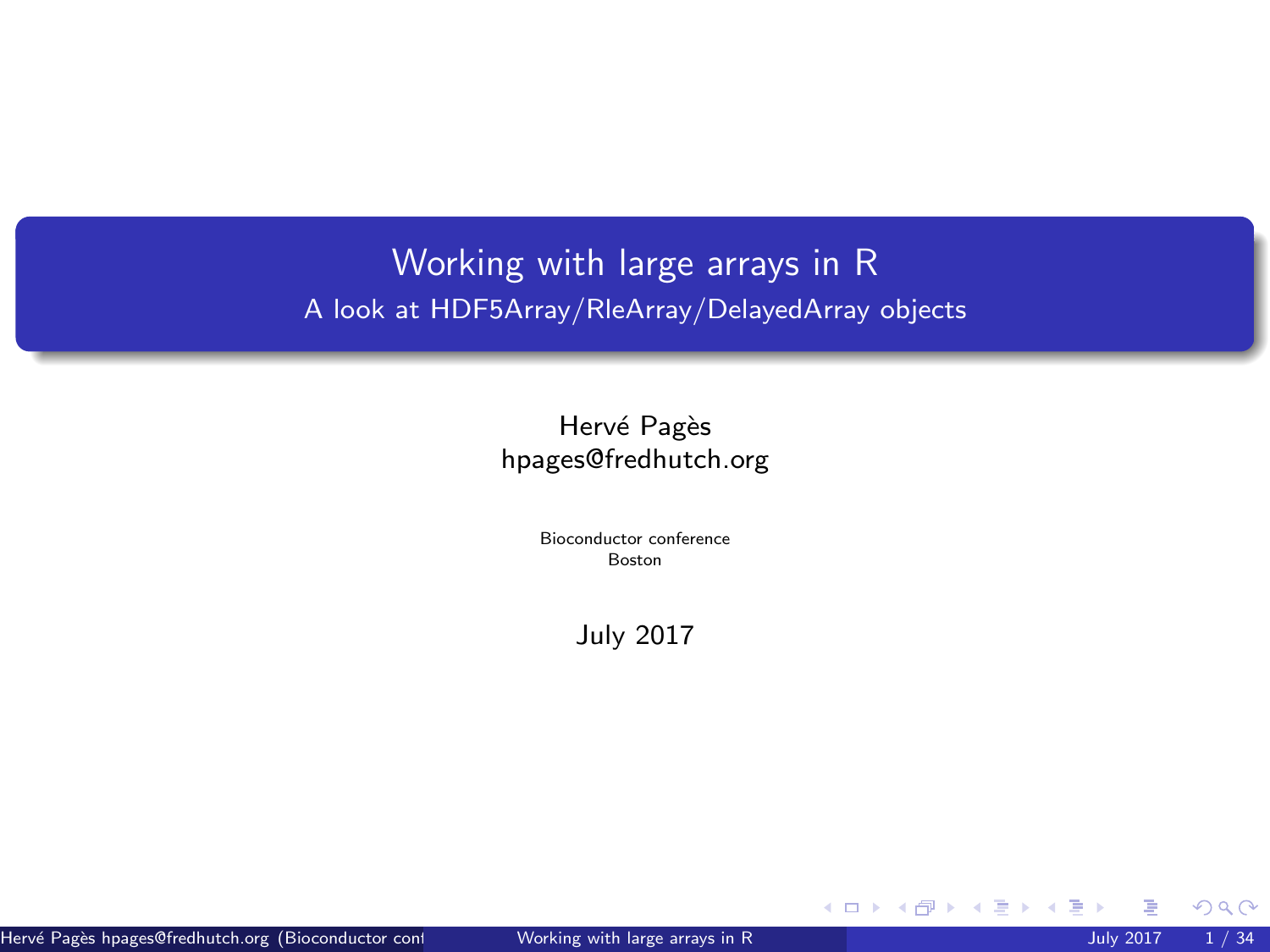

[Memory footprint](#page-8-0)

[RleArray and HDF5Array objects](#page-12-0)

[Hands-on](#page-26-0)

[DelayedArray/HDF5Array: Future developments](#page-30-0)

イロト イ御 トイ ヨ トイ ヨ)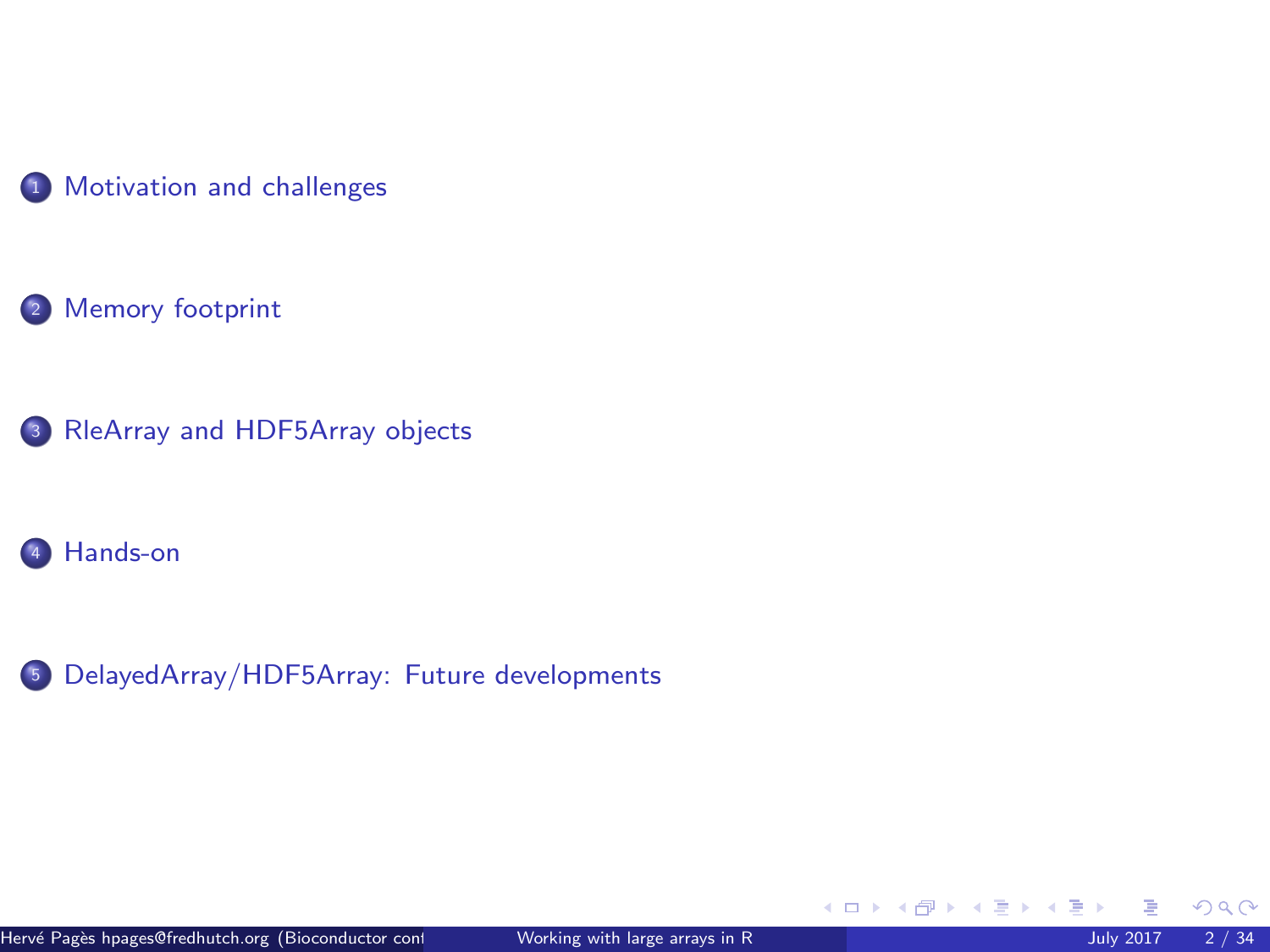<span id="page-2-0"></span>

[Memory footprint](#page-8-0)

[RleArray and HDF5Array objects](#page-12-0)

[Hands-on](#page-26-0)

<sup>5</sup> [DelayedArray/HDF5Array: Future developments](#page-30-0)

 $299$ 

イロト イ御 トイ ヨ トイ ヨ)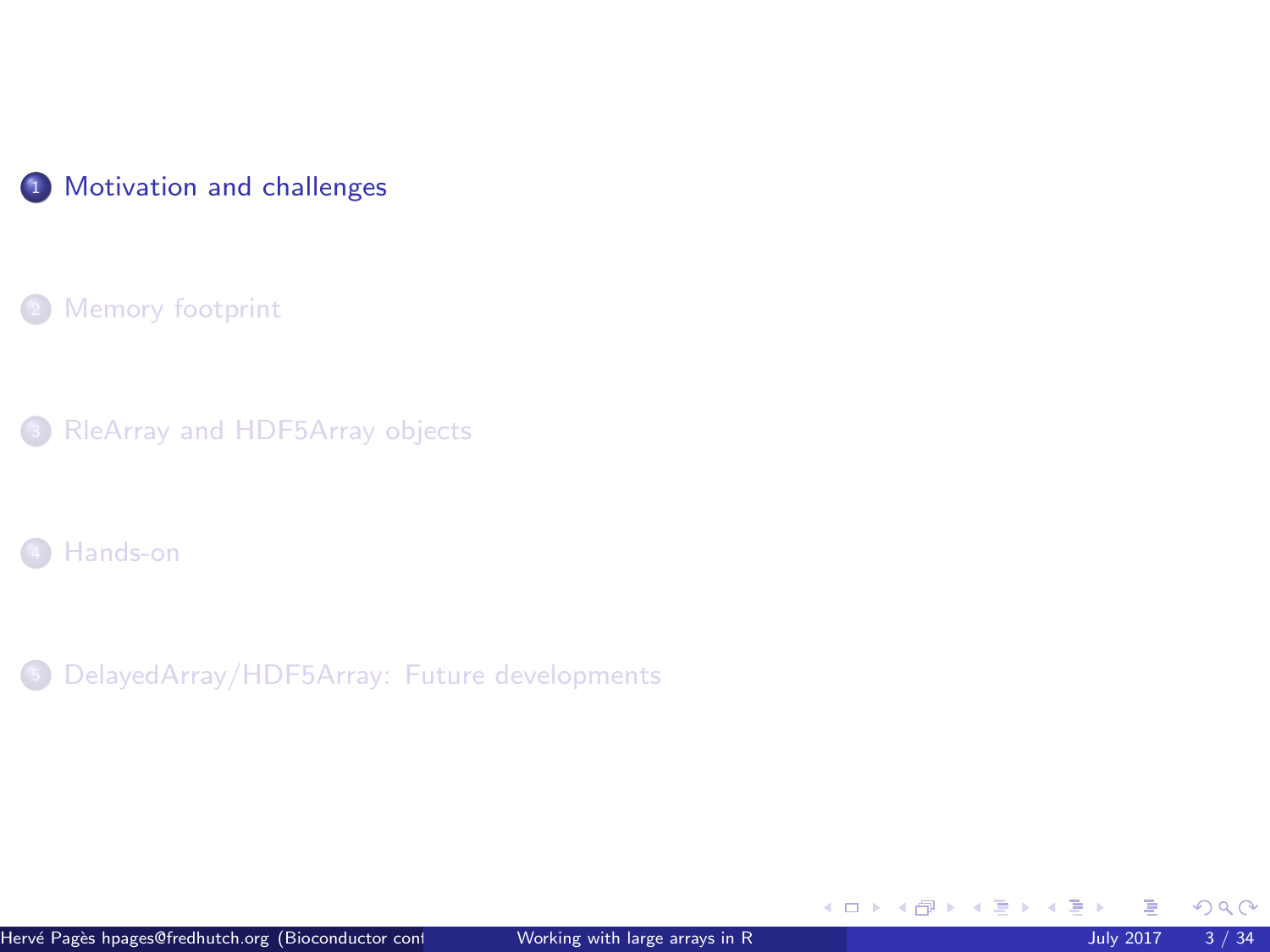R ordinary matrix or array is not suitable for big datasets:

- $\bullet$  10x Genomics dataset (single cell experiment): 30,000 genes x 1.3 million cells = 36.5 billion values
- $\bullet$  in an ordinary integer matrix  $==$  136G in memory!

Need for alternative containers:

- but at the same time, the object should be (almost) as easy to manipulate as an ordinary matrix or array
- $\bullet$  standard R matrix/array API: dim, dimnames, t, is.na, ==, +, log, cbind, max, sum, colSums, etc...
- not limited to 2 dimensions  $=\equiv$  > also support arrays of arbitrary number of dimensions

2 approaches: in-memory data vs on-disk data

 $\Omega$ 

 $\leftarrow$   $\leftarrow$   $\leftarrow$   $\leftarrow$   $\leftarrow$   $\leftarrow$   $\leftarrow$   $\leftarrow$   $\leftarrow$   $\leftarrow$   $\leftarrow$   $\leftarrow$   $\leftarrow$   $\leftarrow$   $\leftarrow$   $\leftarrow$   $\leftarrow$   $\leftarrow$   $\leftarrow$   $\leftarrow$   $\leftarrow$   $\leftarrow$   $\leftarrow$   $\leftarrow$   $\leftarrow$   $\leftarrow$   $\leftarrow$   $\leftarrow$   $\leftarrow$   $\leftarrow$   $\leftarrow$   $\leftarrow$   $\leftarrow$   $\leftarrow$   $\leftarrow$   $\leftarrow$   $\leftarrow$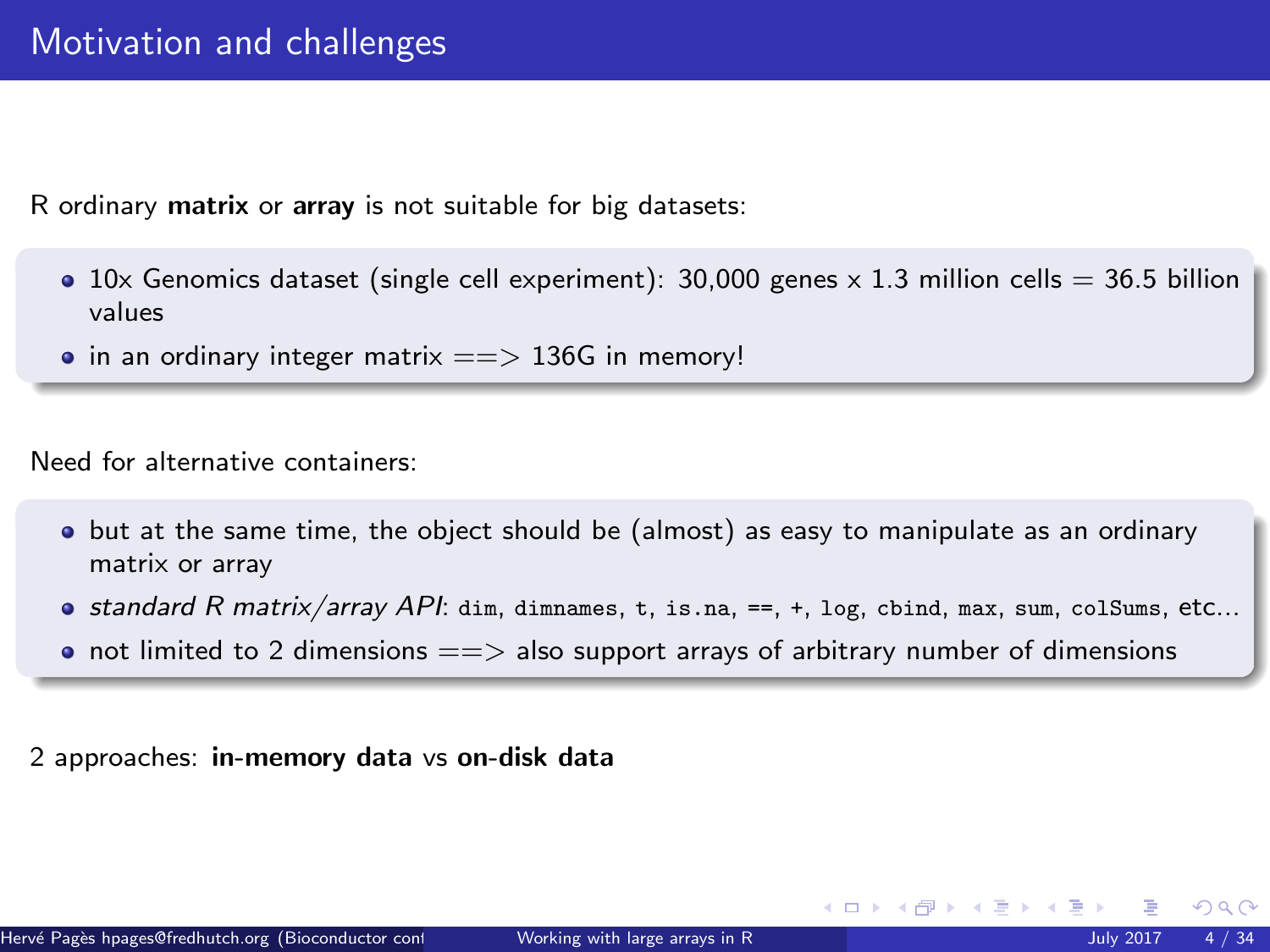#### In-memory data

- $\bullet$  a 30k  $\times$  1.3M matrix might still fit in memory if the data can be efficiently compressed
- example: sparse data (small percentage of non-zero values)  $==>$  sparse representation (storage of non-zero values only)
- example: data with long runs of identical values  $=\Longrightarrow RLE$  compression (Run Length Encoding)
- choose the smallest type to store the values: raw (1 byte)  $\lt$  integer (4 bytes)  $\lt$  double (8 bytes)
- if using RLE compression:
	- choose the *best orientation* to store the values: *by row* or *by column* (one might give better compression than the other)
	- $\bullet$  store the data by chunk  $==$  opportunity to pick up best type and best orientation on a chunk basis (instead of for the whole data)
- $\bullet$  size of 30k  $\times$  1.3M matrix in memory can be reduced from 136G to 16G!

 $\Omega$ 

 $\left\{ \begin{array}{ccc} 1 & 0 & 0 \\ 0 & 1 & 0 \end{array} \right.$  ,  $\left\{ \begin{array}{ccc} \frac{1}{2} & 0 & 0 \\ 0 & 0 & 0 \end{array} \right.$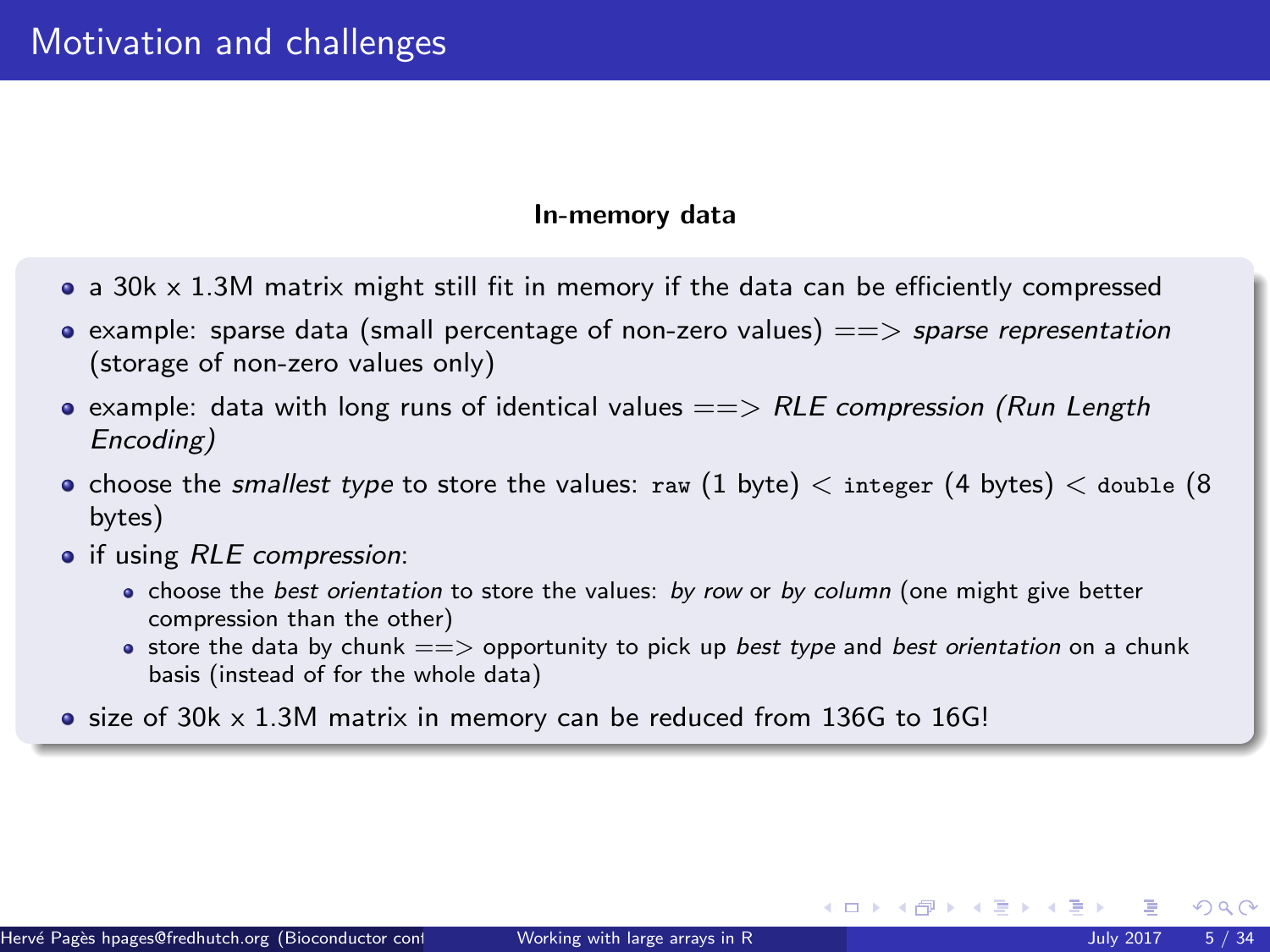### Examples of in-memory containers

dgC[Matrix](http://bioconductor.org/packages/release/bioc/html/Matrix.html) container from the Matrix package:

- **•** sparse matrix representation
- non-zero values stored as double

RleArray and RleMatrix containers from the [DelayedArray](http://bioconductor.org/packages/release/bioc/html/DelayedArray.html) package:

- use RLE compression
- arbitrary number of dimensions
- type of values: any R atomic type (integer, double, logical, complex, character, and raw)

 $\Omega$ 

イロト イ御 トイ ヨ トイ語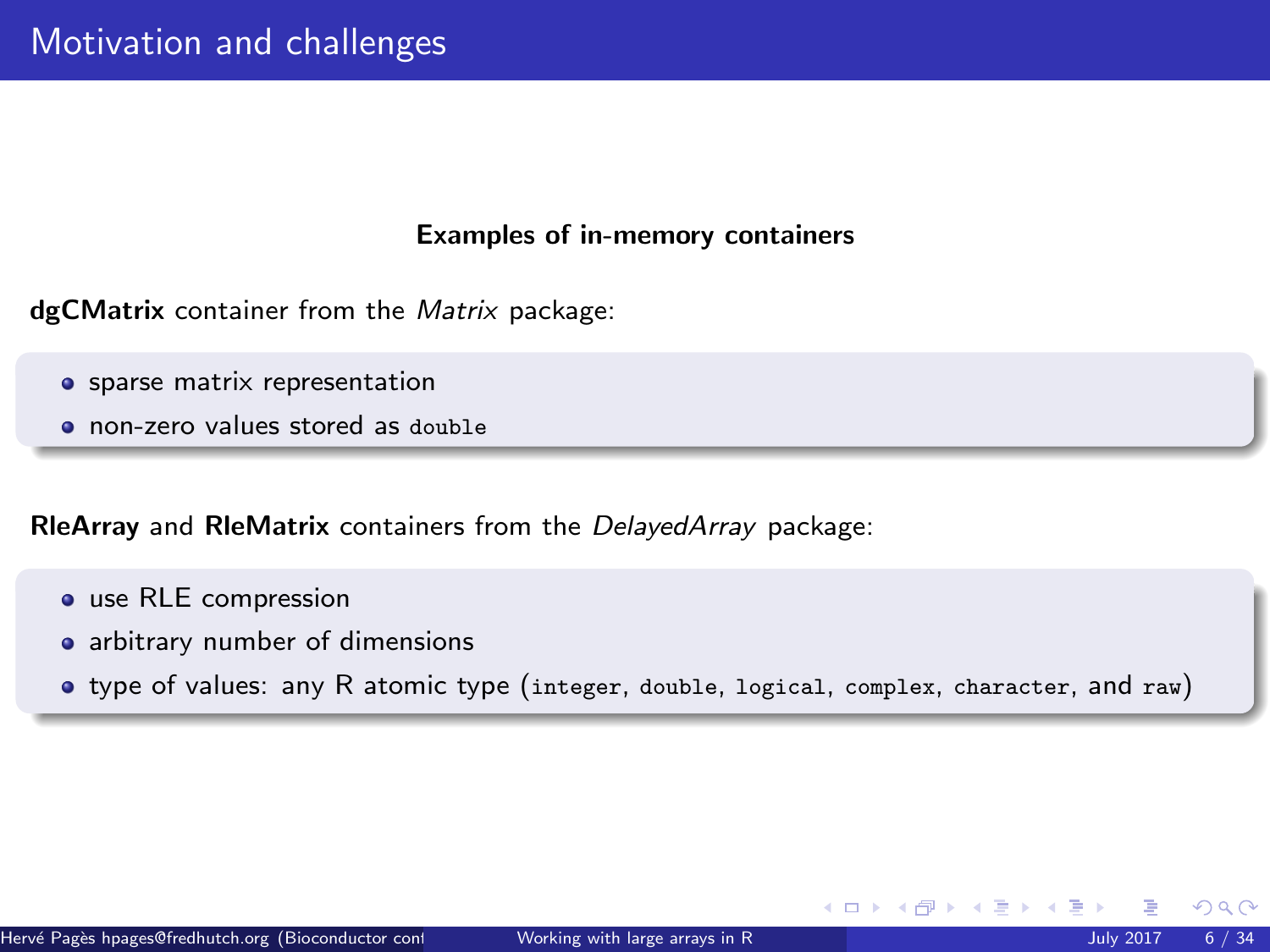# On-disk data

However...

- if data is too big to fit in memory (even after compression)  $==>$  must use on-disk representation
- challenge: should still be (almost) as easy to manipulate as an ordinary matrix! (standard R matrix/array API)

 $298$ 

メロトメ 倒 トメ ヨ トメ ヨト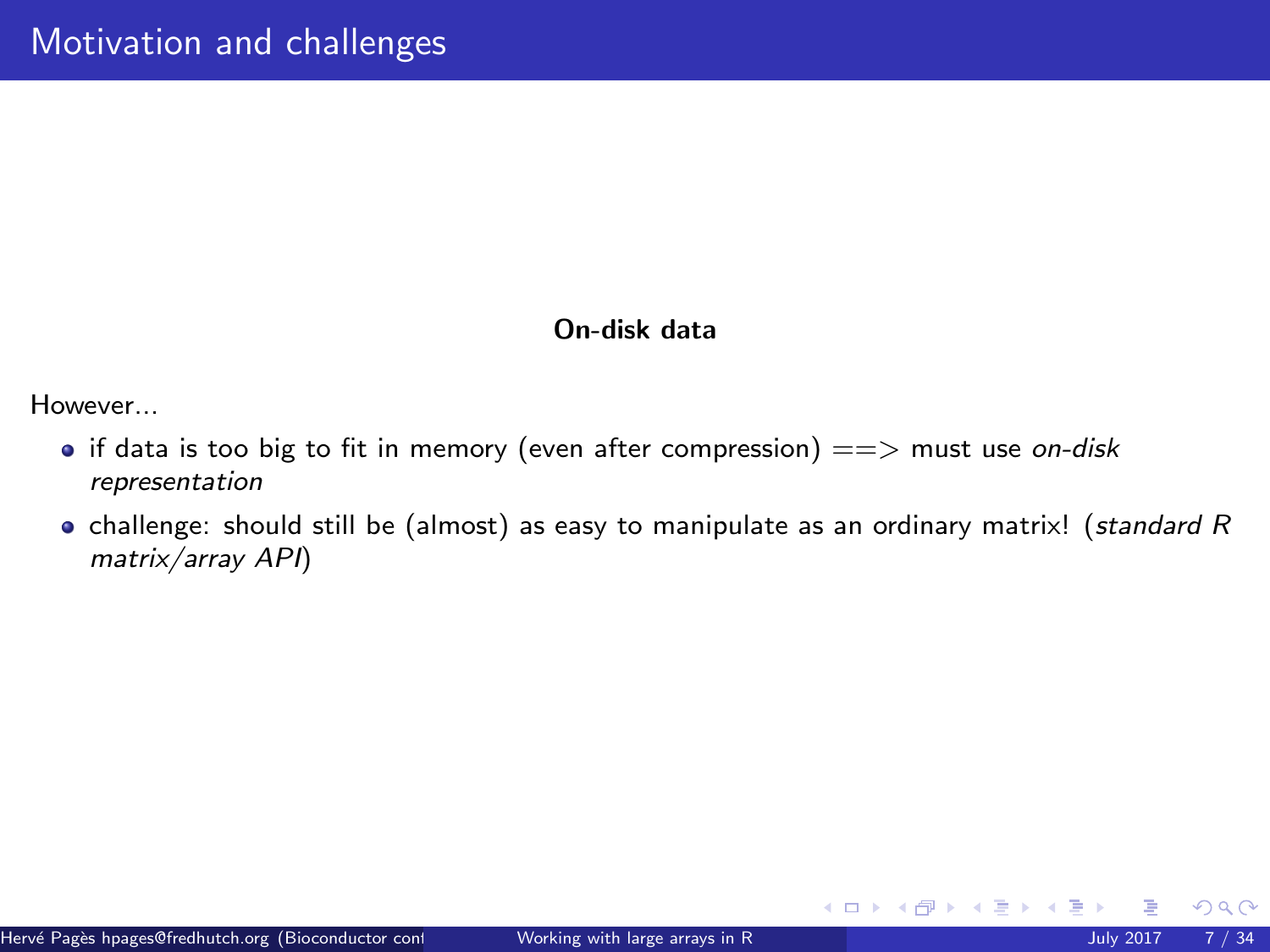# Examples of on-disk containers

Direct manipulation of an HDF5 dataset via the [rhdf5](http://bioconductor.org/packages/release/bioc/html/rhdf5.html) API. Low level API!

HDF5Array and HDF5Matrix containers from the [HDF5Array](http://bioconductor.org/packages/release/bioc/html/HDF5Array.html) package:

Provide access to the HDF5 dataset via an API that mimics the standard R matrix/array API

 $\Omega$ 

イロト イ御 トイ ヨ トイ語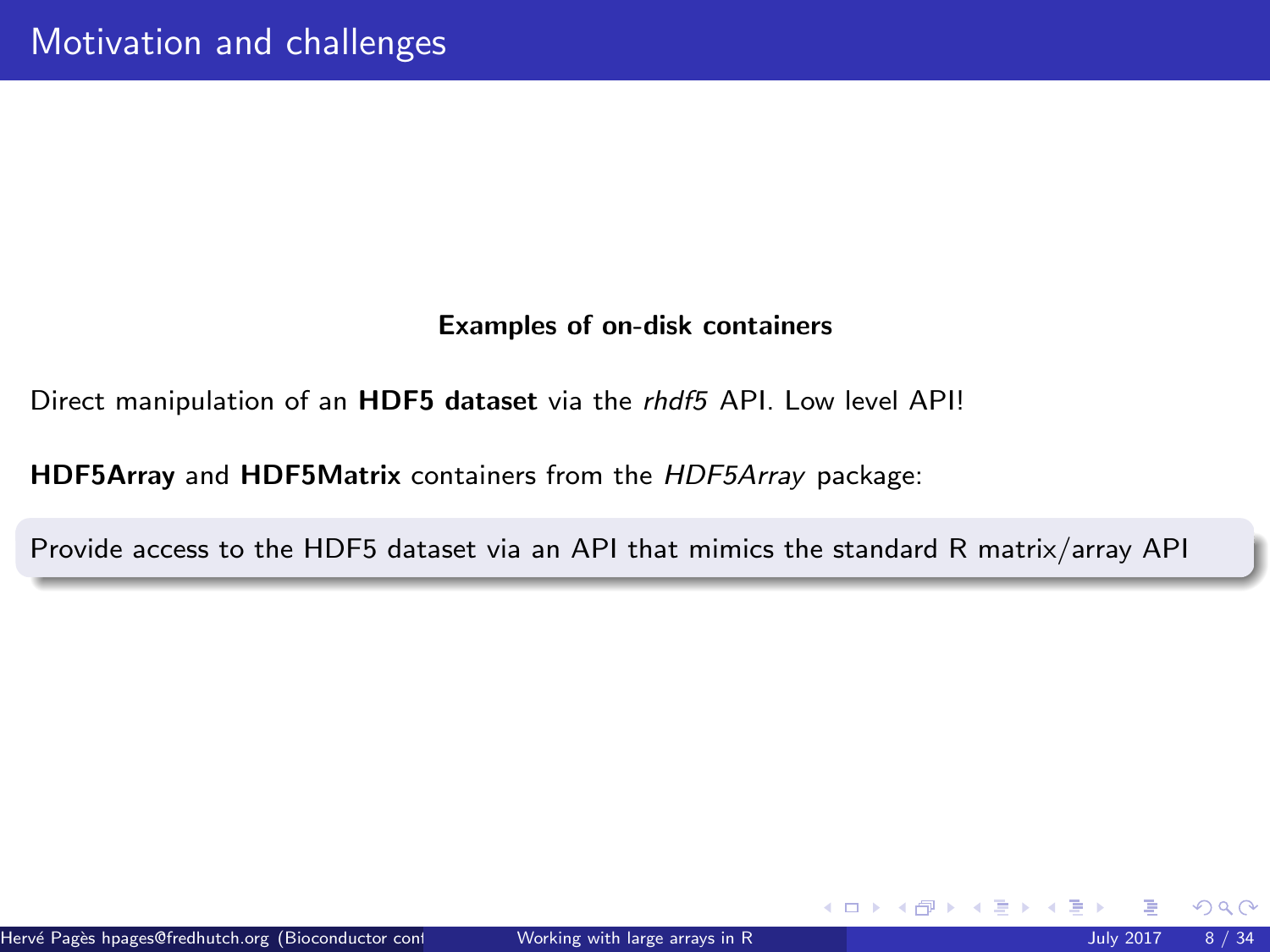<span id="page-8-0"></span>



[RleArray and HDF5Array objects](#page-12-0)

[Hands-on](#page-26-0)

[DelayedArray/HDF5Array: Future developments](#page-30-0)

イロト イ御 トイ ヨ トイ ヨ)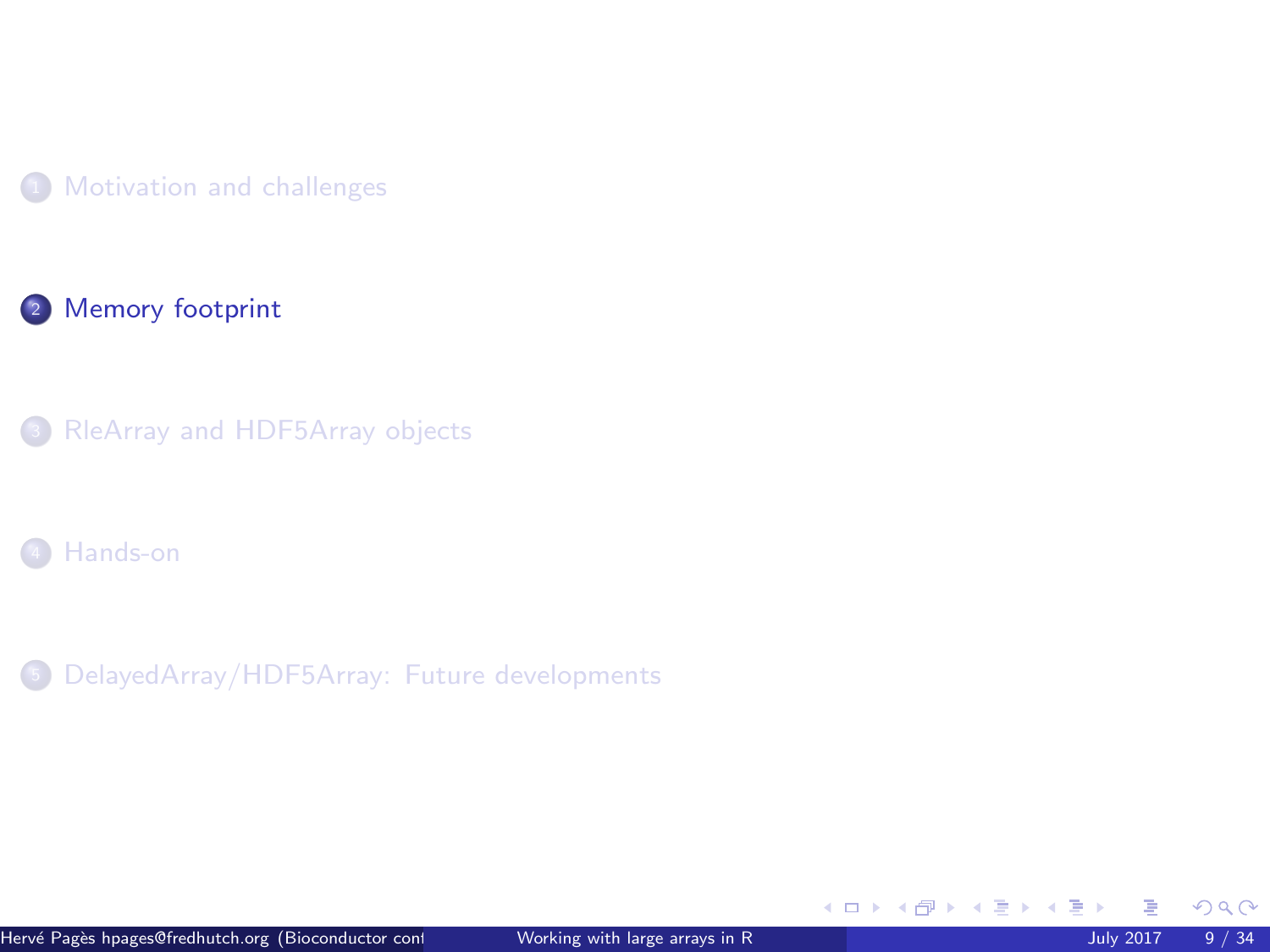# The "airway" dataset

library(airway) data(airway) m <- unname(assay(airway)) dim(m)

## [1] 64102 8

typeof(m)

## [1] "integer"

| head $(m, n=4)$                           |                                    |                                                                 |          |                   |                |          |             |                     |  |  |
|-------------------------------------------|------------------------------------|-----------------------------------------------------------------|----------|-------------------|----------------|----------|-------------|---------------------|--|--|
|                                           |                                    |                                                                 |          |                   |                |          |             |                     |  |  |
| ##                                        |                                    | $[0.1]$ $[0.2]$ $[0.3]$ $[0.4]$ $[0.5]$ $[0.6]$ $[0.7]$ $[0.8]$ |          |                   |                |          |             |                     |  |  |
| ## [1,] 679 448 873 408 1138 1047 770 572 |                                    |                                                                 |          |                   |                |          |             |                     |  |  |
| ## $[2, 3 \ 0$                            |                                    | $0\qquad 0$                                                     | $\sim$ 0 | $\overline{0}$    | $\overline{0}$ |          | $0\qquad 0$ |                     |  |  |
| ##                                        | $[3,]$ 467 515 621 365 587 799 417 |                                                                 |          |                   |                |          | 508         |                     |  |  |
| ## [4,] 260 211 263 164 245 331 233       |                                    |                                                                 |          |                   |                |          | 229         |                     |  |  |
|                                           |                                    |                                                                 |          |                   |                |          |             |                     |  |  |
| $tail(m, n=4)$                            |                                    |                                                                 |          |                   |                |          |             |                     |  |  |
|                                           |                                    |                                                                 |          |                   |                |          |             |                     |  |  |
| ##                                        |                                    | $[0,1]$ $[0,2]$ $[0,3]$ $[0,4]$ $[0,5]$ $[0,6]$ $[0,7]$ $[0,8]$ |          |                   |                |          |             |                     |  |  |
| ## [64099,] 0 0                           |                                    |                                                                 | $\Omega$ | $\Omega$          | $\Omega$       | $\Omega$ | $\Omega$    | $\Omega$            |  |  |
| ##                                        | [64100, ] 0 0                      |                                                                 |          | $0\qquad 0\qquad$ |                | 0        | $\circ$     | $\circ$<br>$\Omega$ |  |  |
| ##                                        | [64101,] 0 0                       |                                                                 |          | $0\qquad 0$       |                | 0        | $\circ$     | $\circ$<br>$\circ$  |  |  |
| ## [64102, ] 0 0                          |                                    |                                                                 | $\Omega$ | $\Omega$          | $\Omega$       | $\Omega$ | $\Omega$    | $\Omega$            |  |  |
|                                           |                                    |                                                                 |          |                   |                |          |             |                     |  |  |
| $sum(m != 0) / length(m)$                 |                                    |                                                                 |          |                   |                |          |             |                     |  |  |
|                                           |                                    |                                                                 |          |                   |                |          |             |                     |  |  |
| ##                                        | [1] 0.3863803                      |                                                                 |          |                   |                |          |             |                     |  |  |
|                                           |                                    |                                                                 |          |                   |                |          |             |                     |  |  |
|                                           |                                    |                                                                 |          |                   |                |          |             |                     |  |  |

メロトメ 倒 トメ ヨ トメ ヨト

 $299$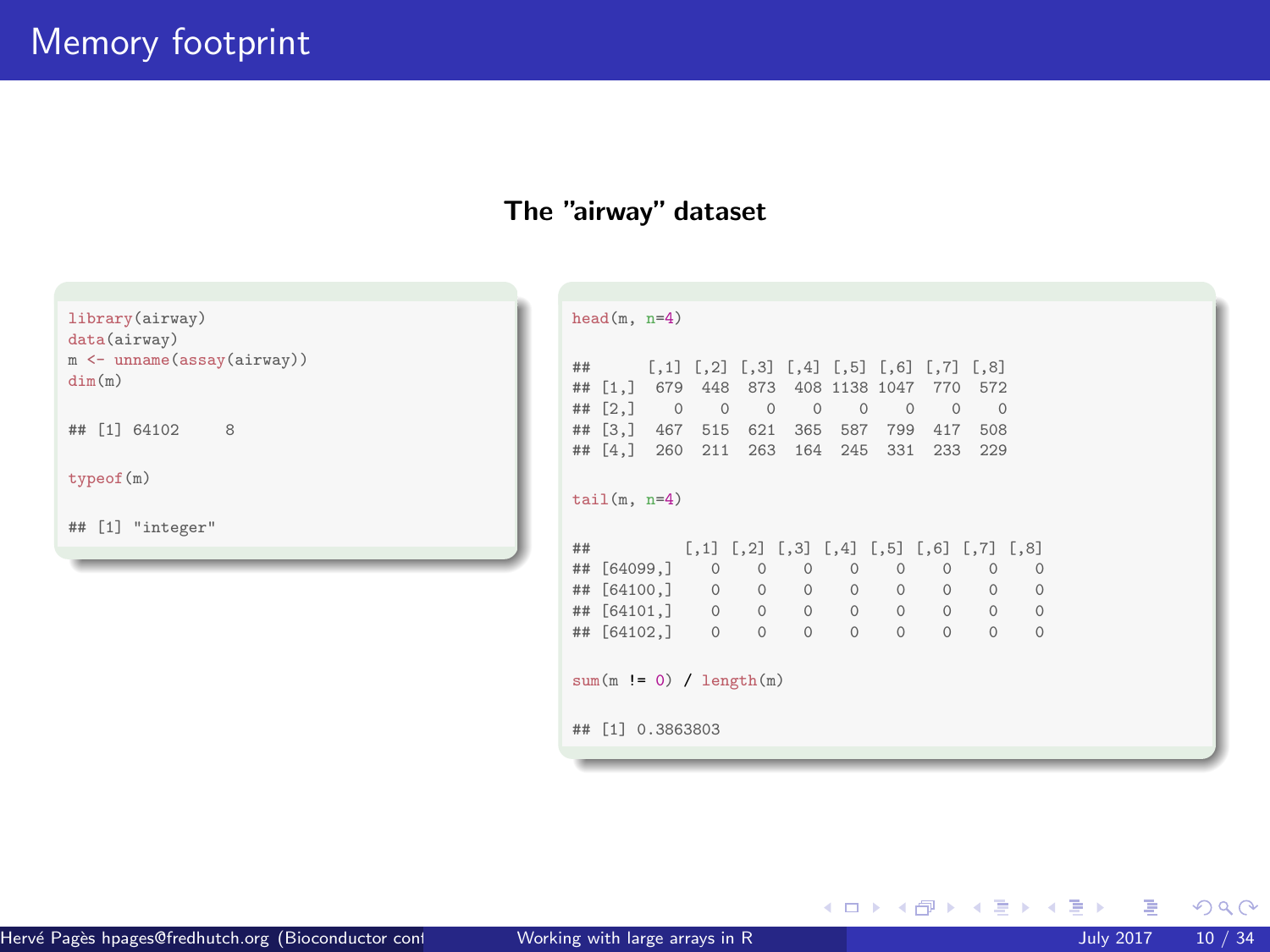#### dgCMatrix vs RleMatrix vs HDF5Matrix

```
library(pryr) # for object_size()
object_size(m)
## 2.05 MB
library(Matrix)
object_size(as(m, "dgCMatrix"))
## 2.38 MB
library(DelayedArray)
object_size(as(m, "RleMatrix"))
## 2.22 MB
object_size(as(t(m), "RleMatrix"))
## 1.74 MB
library(HDF5Array)
object_size(as(m, "HDF5Matrix"))
## 2.31 kB
```
 $298$ 

メロトメ 御 トメ ヨ トメ ヨト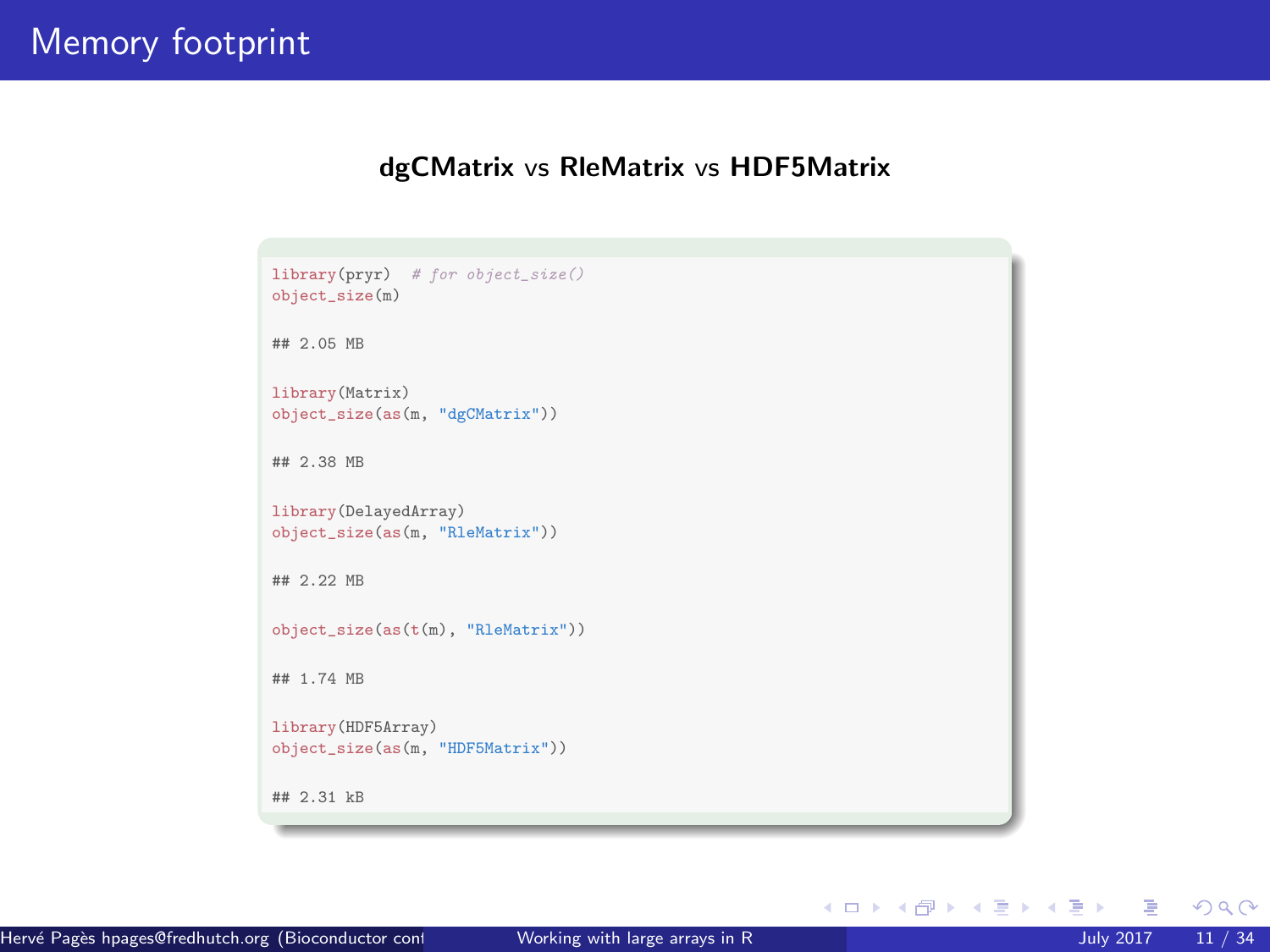Some limitations of the sparse matrix implementation in the [Matrix](http://bioconductor.org/packages/release/bioc/html/Matrix.html) package:

- non-zero values always stored as double, the most memory consuming type
- number of non-zero values must be  $< 2^{31}$
- limited to 2 dimensions: no support for arrays of arbitrary number of dimensions

 $\Omega$ 

イロト イ御 トイ ヨ トイ語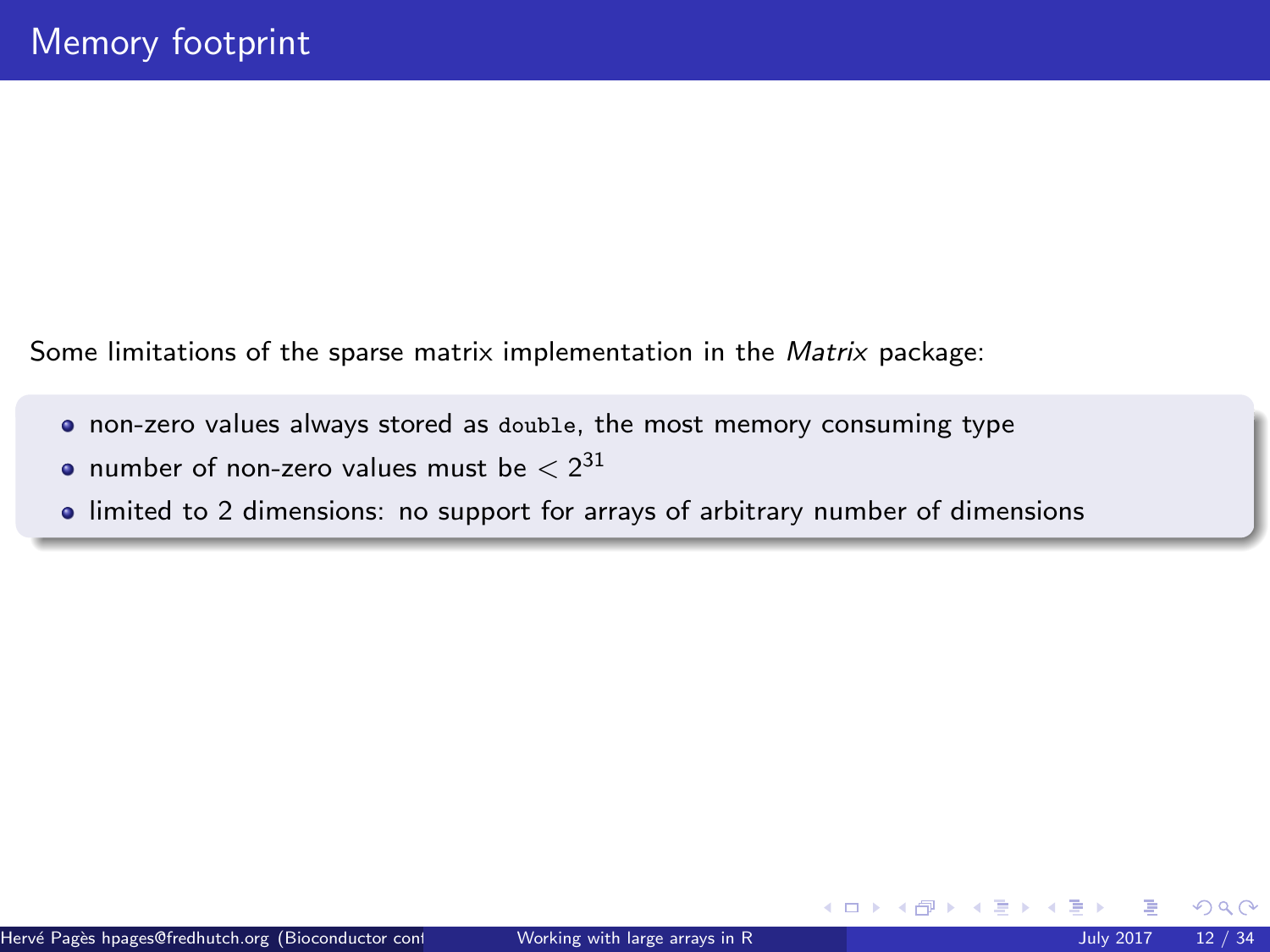<span id="page-12-0"></span>

[Memory footprint](#page-8-0)



[Hands-on](#page-26-0)

<sup>5</sup> [DelayedArray/HDF5Array: Future developments](#page-30-0)

 $299$ 

メロメメ 倒 メメ ミメメ 毛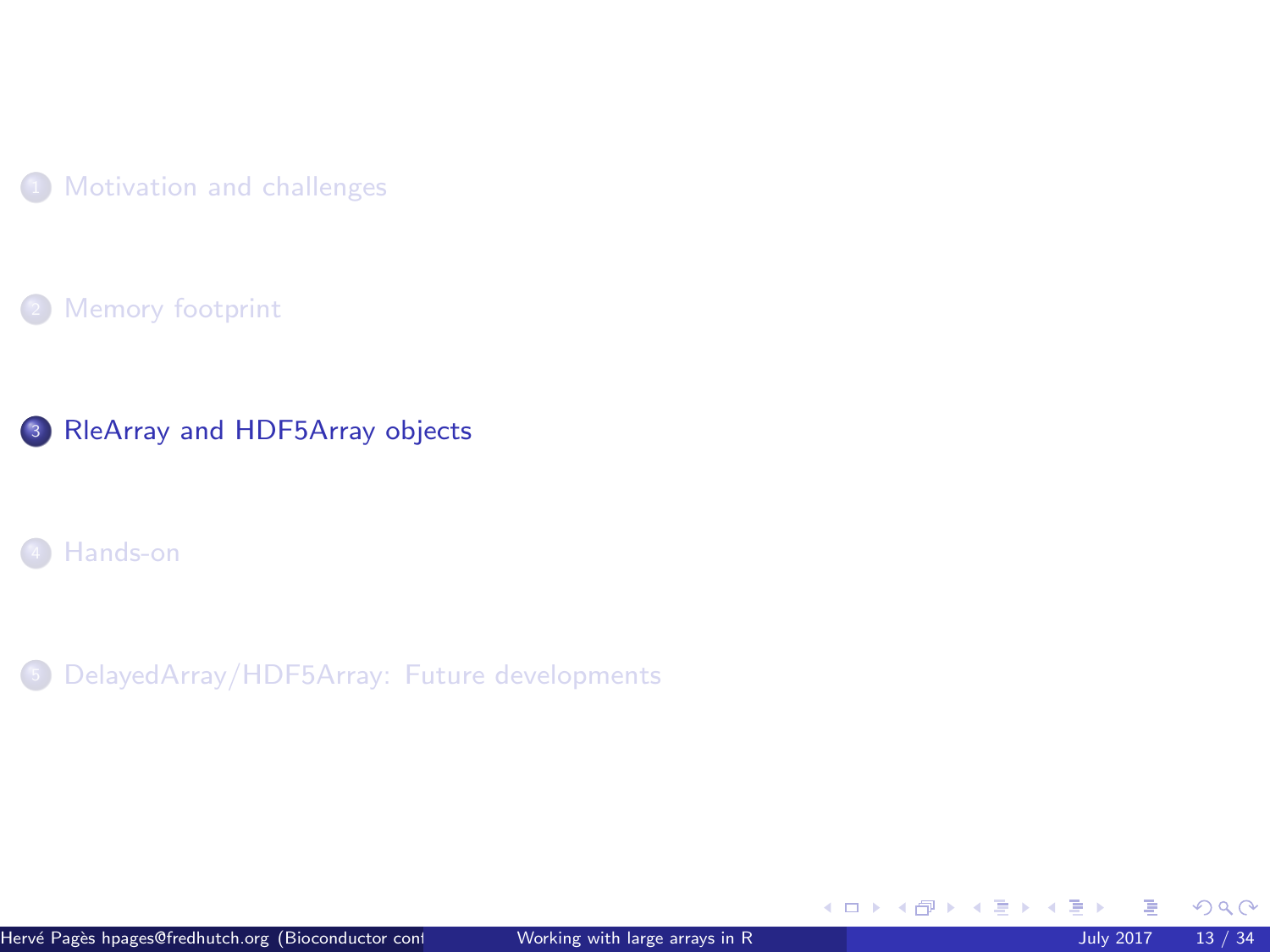RleMatrix/RleArray and HDF5Matrix/HDF5Array provide:

- support all R atomic types
- no limits in size (but each dimension must be  $< 2^{31})$
- arbitrary number of dimensions

And also:

- delayed operations
- block-processing (behind the scene)
- TODO: multicore block-processing (sequential only at the moment)

 $\Omega$ 

 $\leftarrow$   $\leftarrow$   $\leftarrow$   $\leftarrow$   $\leftarrow$   $\leftarrow$   $\leftarrow$   $\leftarrow$   $\leftarrow$   $\leftarrow$   $\leftarrow$   $\leftarrow$   $\leftarrow$   $\leftarrow$   $\leftarrow$   $\leftarrow$   $\leftarrow$   $\leftarrow$   $\leftarrow$   $\leftarrow$   $\leftarrow$   $\leftarrow$   $\leftarrow$   $\leftarrow$   $\leftarrow$   $\leftarrow$   $\leftarrow$   $\leftarrow$   $\leftarrow$   $\leftarrow$   $\leftarrow$   $\leftarrow$   $\leftarrow$   $\leftarrow$   $\leftarrow$   $\leftarrow$   $\leftarrow$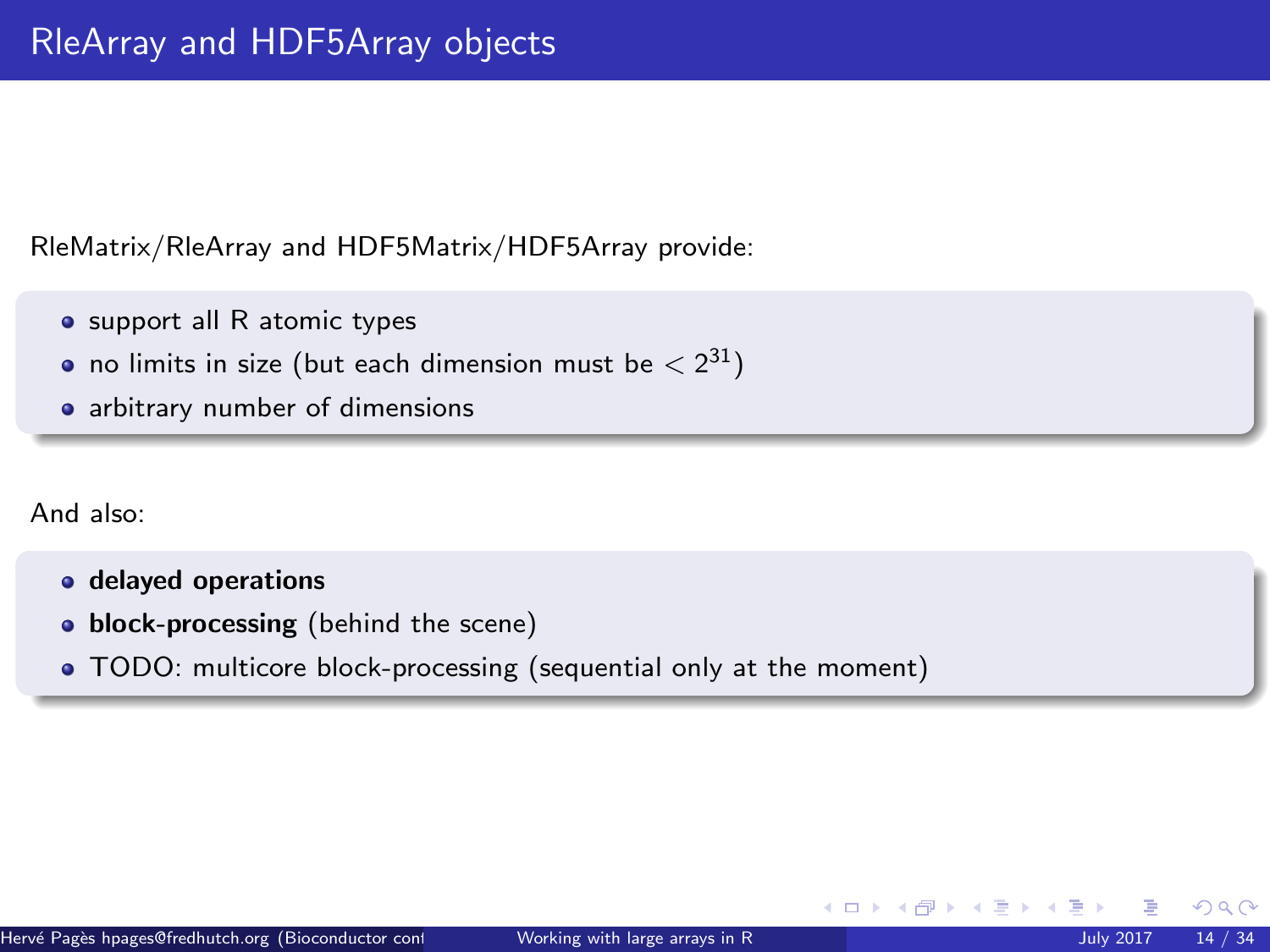# Delayed operations

We start with HDF5Matrix object M:

| $\leftarrow$ as $(m, "HDF5Matrix")$<br>M<br>M |                                          |         |              |                |          |               |          |                                                                 |          |  |  |  |
|-----------------------------------------------|------------------------------------------|---------|--------------|----------------|----------|---------------|----------|-----------------------------------------------------------------|----------|--|--|--|
| ##                                            | HDF5Matrix object of 64102 x 8 integers: |         |              |                |          |               |          |                                                                 |          |  |  |  |
| ##                                            |                                          |         |              |                |          |               |          | $[0.1]$ $[0.2]$ $[0.3]$ $[0.4]$ $[0.5]$ $[0.6]$ $[0.7]$ $[0.8]$ |          |  |  |  |
| ##                                            | $\lceil 1.1 \rceil$                      | 679     | 448          | 873            |          | 408 1138 1047 |          | 770                                                             | 572      |  |  |  |
| ##                                            | [2,]                                     | $\circ$ | $\circ$      | $\overline{0}$ | $\circ$  | $\circ$       | $\circ$  | $\circ$                                                         | $\Omega$ |  |  |  |
| ##                                            | [3,]                                     | 467     | 515          | 621            | 365      | 587           | 799      | 417                                                             | 508      |  |  |  |
| ##                                            | [4,]                                     | 260     | 211          | 263            | 164      | 245           | 331      | 233                                                             | 229      |  |  |  |
| ##                                            | [5,]                                     | 60      | 55           | 40             | 35       | 78            | 63       | 76                                                              | 60       |  |  |  |
| ##                                            | $\sim$ $\sim$                            | ٠       | $\mathbf{r}$ | ٠              | ٠        | $\lambda$     | ٠        | ٠                                                               | ٠        |  |  |  |
| ##                                            | [64098.]                                 | $\circ$ | $\circ$      | $\circ$        | $\circ$  | $\circ$       | $\circ$  | $\circ$                                                         | $\circ$  |  |  |  |
| ##                                            | [64099.]                                 | $\circ$ | $\circ$      | $\Omega$       | $\Omega$ | $\Omega$      | $\circ$  | $\Omega$                                                        | $\circ$  |  |  |  |
| ##                                            | [64100,]                                 | $\circ$ | $\circ$      | $\Omega$       | $\Omega$ | $\Omega$      | $\Omega$ | $\Omega$                                                        | $\Omega$ |  |  |  |
| ##                                            | [64101, ]                                | $\circ$ | $\circ$      | $\circ$        | $\Omega$ | $\Omega$      | $\Omega$ | $\Omega$                                                        | $\Omega$ |  |  |  |
| ##                                            | [64102, ]                                | $\circ$ | $\circ$      | $\Omega$       | $\circ$  | $\Omega$      | $\Omega$ | $\Omega$                                                        | $\circ$  |  |  |  |
|                                               |                                          |         |              |                |          |               |          |                                                                 |          |  |  |  |

 $299$ 

**K ロ ▶ K 御 ▶ K 君 ▶ K 君**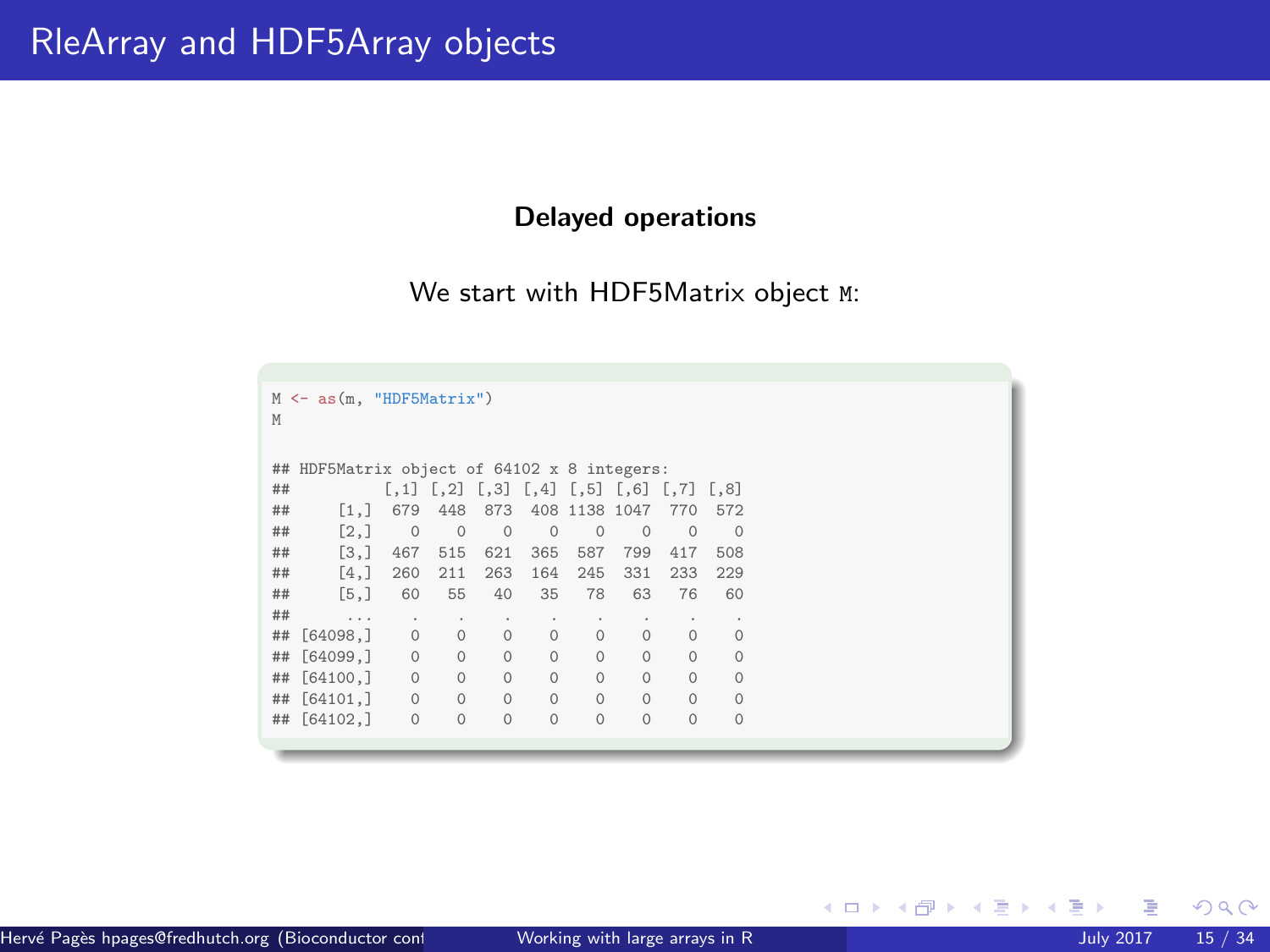## Subsetting is delayed:





メロメ メタメメ ミメメ ヨメ

 $\Omega$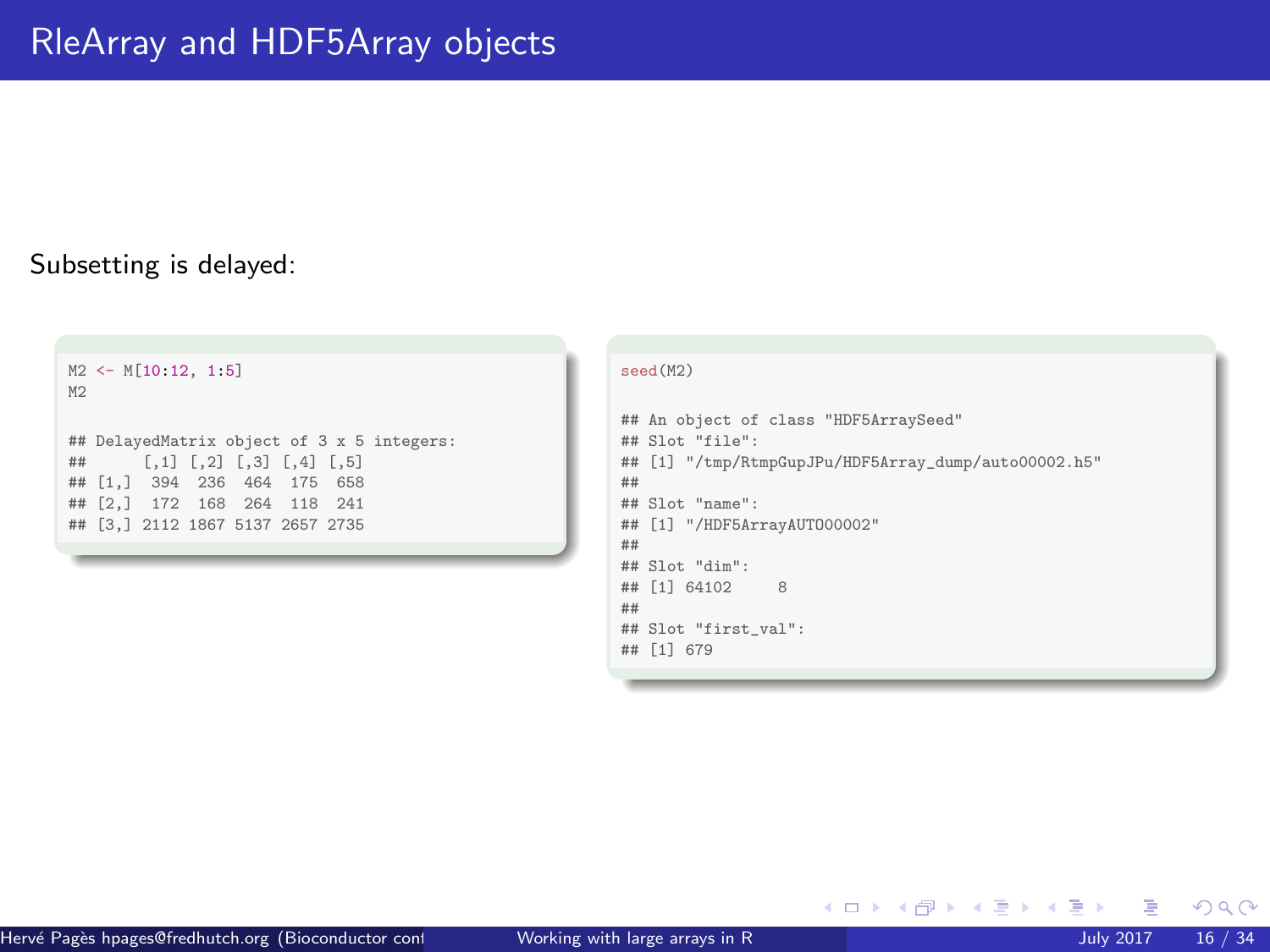## Transposition is delayed:

```
M3 \leftarrow t(M2)M3
## DelayedMatrix object of 5 x 3 integers:
       [,1] [,2] [,3]## [1,] 394 172 2112
## [2,] 236 168 1867
## [3,] 464 264 5137
## [4,] 175 118 2657
## [5,] 658 241 2735
```


メロメメ 倒 メメ きょくきょ

 $299$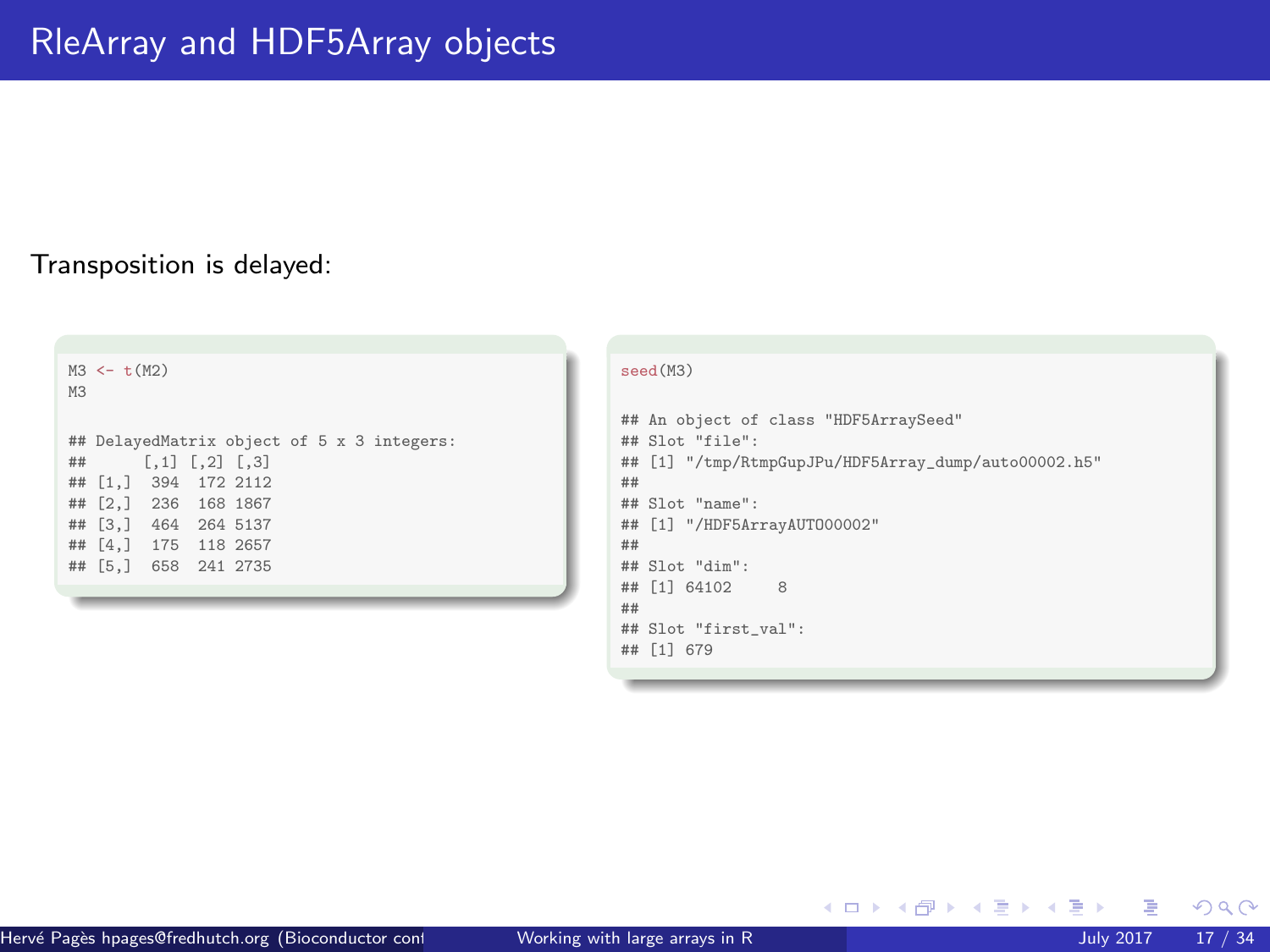#### cbind() / rbind() are delayed:

```
M4 <- cbind(M3, M[1:5, 6:8])
MA<sup>1</sup>
## DelayedMatrix object of 5 x 6 integers:
       [1,1] [1,2] [1,3] [1,4] [1,5] [1,6]## [1,] 394 172 2112 1047 770 572
## [2,] 236 168 1867 0 0 0
## [3,] 464 264 5137 799 417 508
## [4,] 175 118 2657 331 233 229
## [5,] 658 241 2735 63 76
```
#### seed(M4)

```
## An object of class "SeedBinder"
## Slot "seeds":
## [[1]]
## DelayedMatrix object of 5 x 3 integers:
## [,1] [,2] [,3]
## [1,] 394 172 2112
## [2,] 236 168 1867
## [3,] 464 264 5137
## [4,] 175 118 2657
## [5,] 658 241 2735
##
## [[2]]
## DelayedMatrix object of 5 x 3 integers:
## [,1] [,2] [,3]
## [1,] 1047 770 572
## [2,] 0 0 0
## [3,] 799 417 508
## [4,] 331 233 229
## [5,] 63 76 60
##
##
## Slot "along":
## [1] 2
```
メロメメ 倒 メメ きょくきょう

 $299$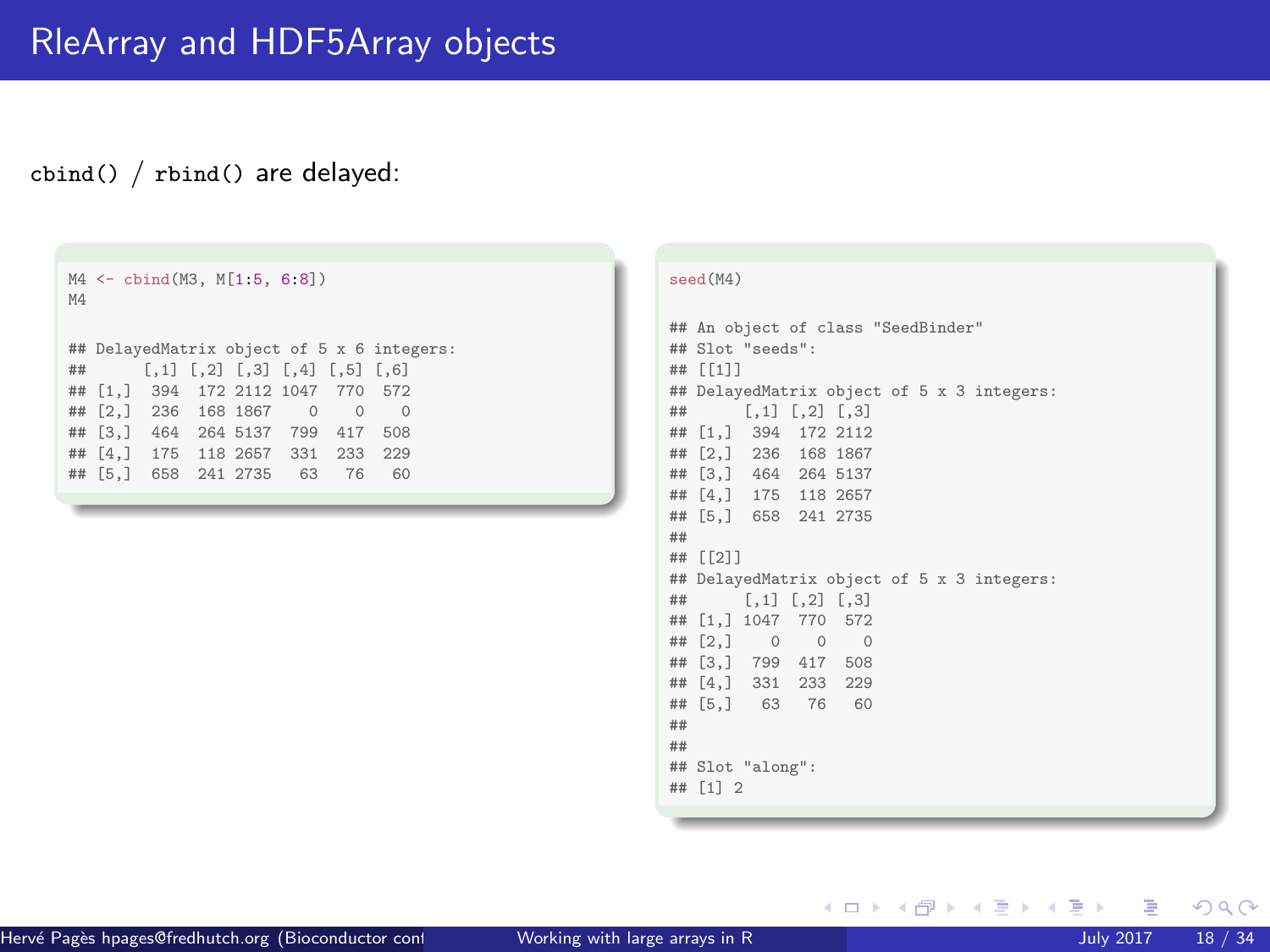All the operations in the following groups are delayed:

- $\bullet$  Arith  $(+, -, ...)$
- $\bullet$  Compare  $(==, <, ...)$
- $\bullet$  Logic  $(k, 1)$
- Math (log, sqrt)
- and more ...

| M <sub>5</sub> | $MS < - M == 0$                                |                     |        |                                                  |              |               |      | seed(M5)                                                |
|----------------|------------------------------------------------|---------------------|--------|--------------------------------------------------|--------------|---------------|------|---------------------------------------------------------|
|                |                                                |                     |        |                                                  |              |               |      | ## An object of class "HDF5ArraySeed"                   |
|                | ## DelayedMatrix object of 64102 x 8 logicals: |                     |        |                                                  |              |               |      | ## Slot "file":                                         |
| ##             |                                                |                     |        | $[0,1]$ $[0,2]$ $[0,3]$ $\ldots$ $[0,7]$ $[0,8]$ |              |               |      | [1] "/tmp/RtmpGupJPu/HDF5Array_dump/auto00002.h5"<br>## |
| ##             |                                                |                     |        | [1,] FALSE FALSE FALSE . FALSE FALSE             |              |               |      | ##                                                      |
| ##             |                                                | [2.] TRUE TRUE TRUE |        |                                                  |              | . TRUE TRUE   |      | ## Slot "name":                                         |
| ##             |                                                |                     |        | [3.] FALSE FALSE FALSE                           |              | . FALSE FALSE |      | $[1]$ "/HDF5ArrayAUT000002"<br>##                       |
| ##             |                                                |                     |        | [4,] FALSE FALSE FALSE                           |              | . FALSE FALSE |      | ##                                                      |
| ##             |                                                |                     |        | [5.] FALSE FALSE FALSE                           |              | . FALSE FALSE |      | ## Slot "dim":                                          |
| ##             | $\sim$ $\sim$                                  |                     | $\sim$ | <b>Contract Contract</b>                         | $\mathbf{r}$ |               |      | ## [1] 64102<br>8                                       |
| ##             | [64098,]                                       | TRUE                | TRUE   | TRUE                                             | $\sim$       | TRUE          | TRUE | ##                                                      |
| ##             | [64099, ]                                      | TRUE                | TRUE   | TRUE                                             | $\sim$       | TRUE          | TRUE | ## Slot "first_val":                                    |
| ##             | F64100.1                                       | TRUE                | TRUE   | TRUE                                             | $\sim$       | TRUE          | TRUE | ## [1] 679                                              |
| ##             | [64101, ]                                      | TRUE                | TRUE   | TRUE                                             | $\sim$       | TRUE          | TRUE |                                                         |
| ##             | F64102.1                                       | TRUE                | TRUE   | TRUE                                             | $\sim$       | TRUE          | TRUE |                                                         |
|                |                                                |                     |        |                                                  |              |               |      |                                                         |
|                |                                                |                     |        |                                                  |              |               |      |                                                         |

 $299$ 

メロトメ 倒 トメ 差 トメ 差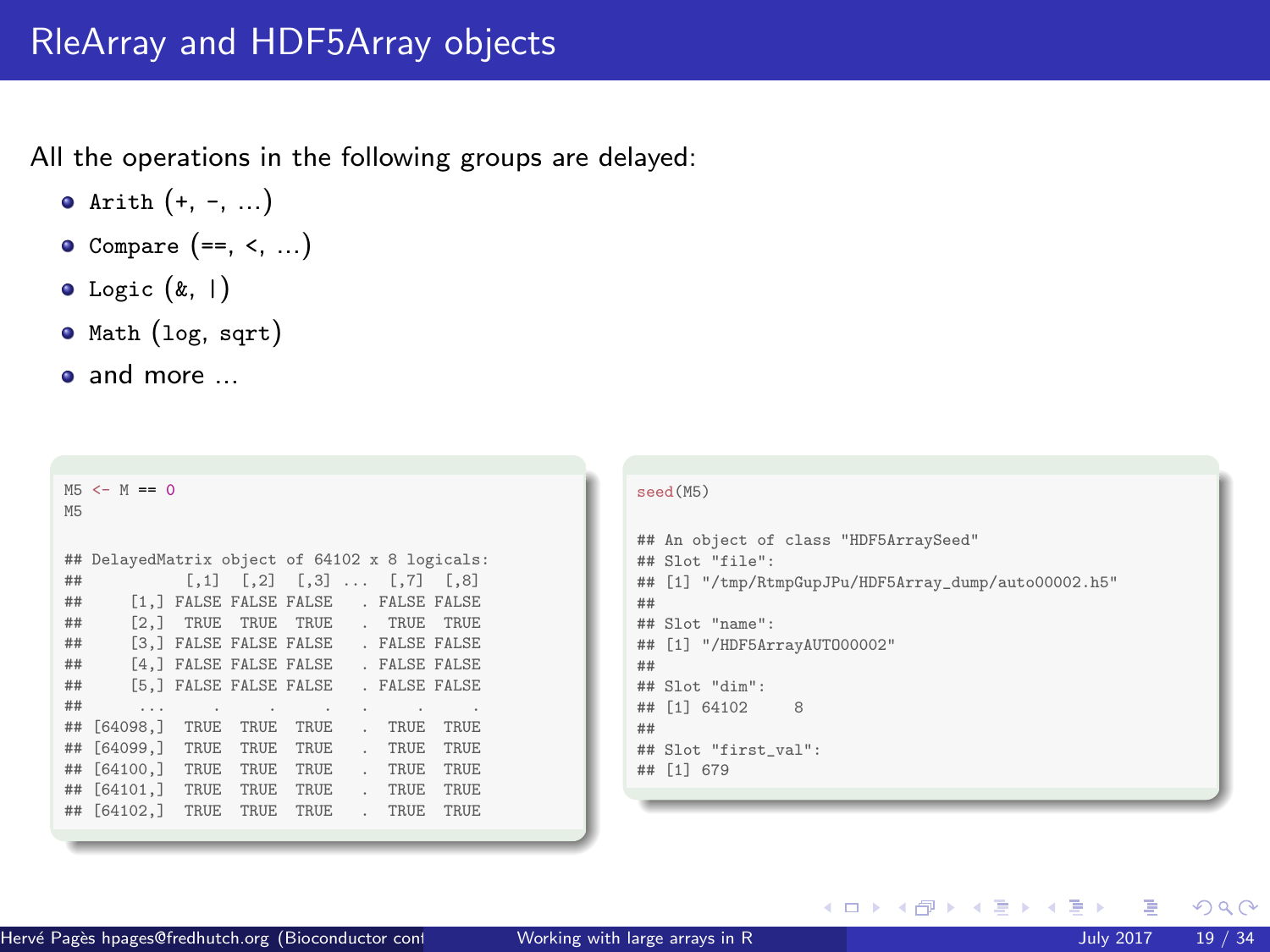```
M6 <- round(M[11:14, ] / M[1:4, ], digits=3)
M6
## DelayedMatrix object of 4 x 8 doubles:
        [0,1] [0,2] [0,3] ... [0,7] [0,8]## [1,] 0.253 0.375 0.302 . 0.201 0.309
## [2,] Inf Inf Inf . Inf Inf
## [3,] 1.122 0.948 1.027 . 1.182 0.935
## [4,] 0.273 0.242 0.802 . 0.575 0.751
```

```
seed(M6)
```

```
## An object of class "ConformableSeedCombiner"
## Slot "seeds":
## [[1]]
## DelayedMatrix object of 4 x 8 integers:
     [1,1] [2] [3] [4] [5] [6] [7] [8]## [1,] 172 168 264 118 241 210 155 177
## [2,] 2112 1867 5137 2657 2735 2751 2467 2905
## [3,] 524 488 638 357 676 806 493 475
## [4,] 71 51 211 156 23 38 134 172
##
## [[2]]
## DelayedMatrix object of 4 x 8 integers:
## [,1] [,2] [,3] [,4] [,5] [,6] [,7] [,8]
## [1,] 679 448 873 408 1138 1047 770 572
## [2,] 0 0 0 0 0 0 0 0
## [3,] 467 515 621 365 587 799 417 508
## [4,] 260 211 263 164 245 331 233 229
##
##
## Slot "COMBINING_OP":
## [1] "/"
## attr(,"package")
## [1] "base"
##
## Slot "Rargs":
## list()
```
メロメ メタメメ ミメメ ヨメ

 $\Omega$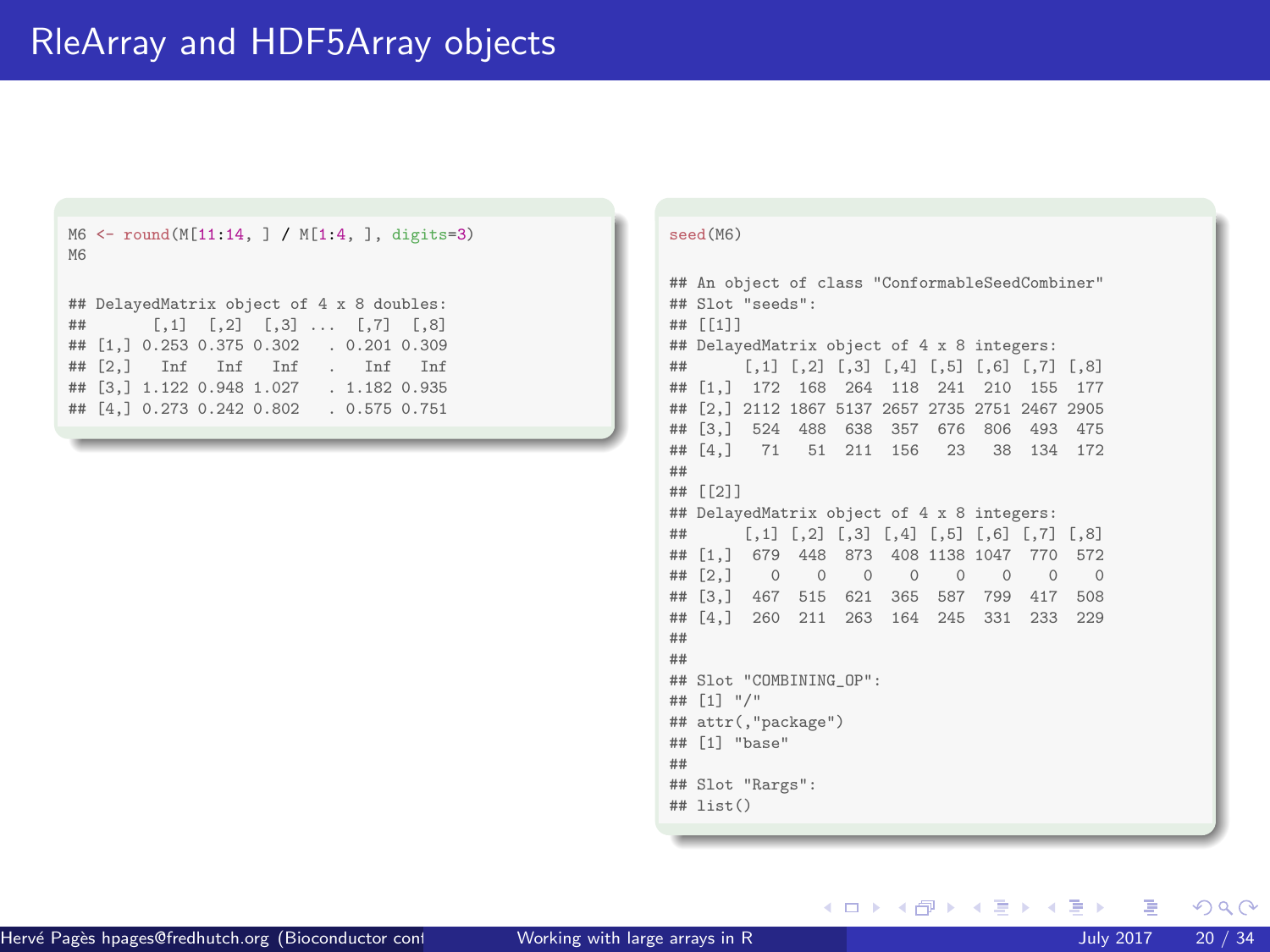# Realization

Delayed operations can be realized by coercing the DelayedMatrix object to HDF5Array:

| M6a <- as (M6, "HDF5Array")<br>M6a                                                                                                                                                                                                                     |  |  |  |  |
|--------------------------------------------------------------------------------------------------------------------------------------------------------------------------------------------------------------------------------------------------------|--|--|--|--|
| ## HDF5Matrix object of 4 x 8 doubles:<br>## $[0,1]$ $[0,2]$ $[0,3]$ $[0,1]$ $[0,8]$<br>## [1,] 0.253 0.375 0.302 . 0.201 0.309<br>## [2,] Inf Inf Inf . Inf Inf<br>## [3.] 1.122 0.948 1.027 . 1.182 0.935<br>## [4.] 0.273 0.242 0.802 . 0.575 0.751 |  |  |  |  |

| seed(M6a)                                                                                                                                                                                             |  |
|-------------------------------------------------------------------------------------------------------------------------------------------------------------------------------------------------------|--|
| ## An object of class "HDF5ArraySeed"<br>$\#$ # Slot "file":<br>## [1] "/tmp/RtmpGupJPu/HDF5Array_dump/auto00003.h5"<br>##<br>## Slot "name":<br>## [1] "/HDF5ArrayAUT000003"<br>##<br>## Slot "dim": |  |
| ## [1] 4 8<br>##                                                                                                                                                                                      |  |
| ## Slot "first val":<br>## [1] 0.253                                                                                                                                                                  |  |

イロト イ御 トイミトイ

 $298$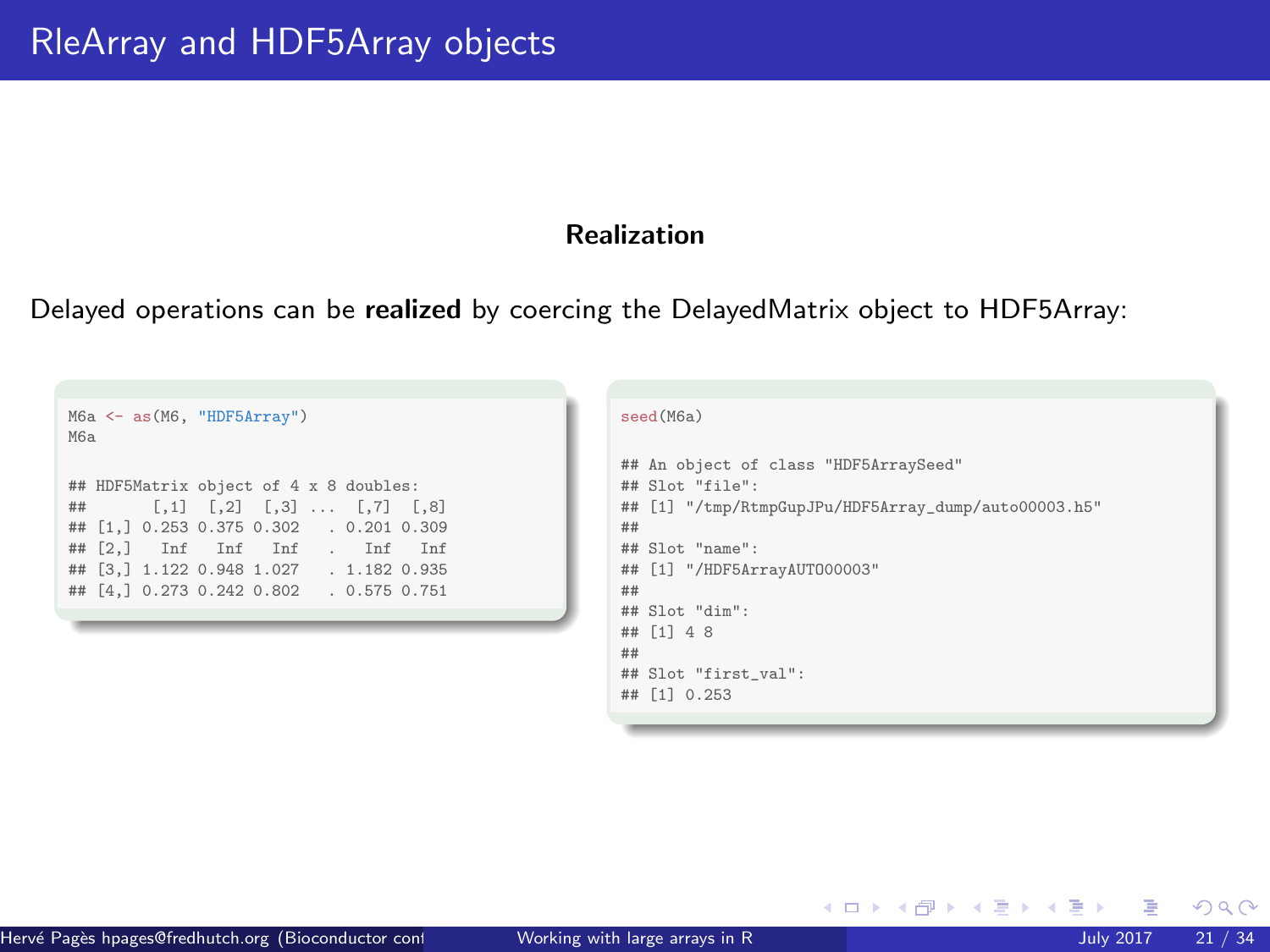## ... or by coercing it to RleArray:

```
M6b <- as(M6, "RleArray")
M6b
## RleMatrix object of 4 x 8 doubles:
      [0,1] [0,2] [0,3] ... [0,7] [0,8]## [1,] 0.253 0.375 0.302 . 0.201 0.309
## [2,] Inf Inf Inf . Inf Inf
## [3,] 1.122 0.948 1.027 . 1.182 0.935
## [4,] 0.273 0.242 0.802 . 0.575 0.751
```
#### seed(M6b)

```
## An object of class "ChunkedRleArraySeed"
## Slot "breakpoints":
## [1] 32
##
## Slot "type":
## [1] "double"
##
## Slot "chunks":
## <environment: 0x12887178>
##
## Slot "DIM":
## [1] 4 8
##
## Slot "DIMNAMES":
## [[1]]
## NULL
##
## [[2]]
## NULL
```
メロメメ 倒 メメ ミメメ ヨメ

э

 $299$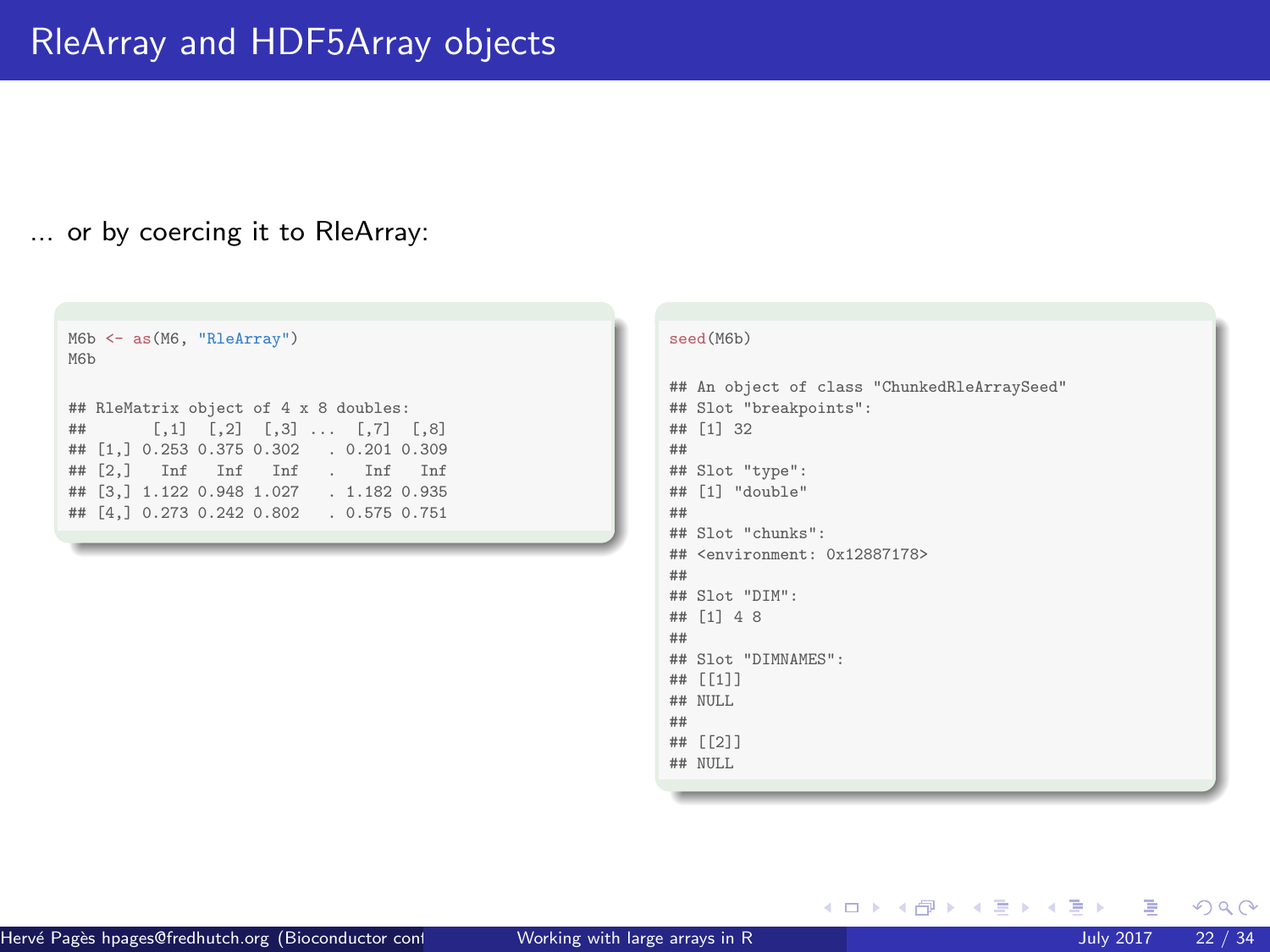#### Controlling where HDF5 datasets are realized

HDF5 dump management utilities: a set of utilities to control where HDF5 datasets are written to disk.

```
setHDF5DumpFile("~/mydata/M6c.h5")
setHDF5DumpName("M6c")
M6c <- as(M6, "HDF5Array")
                                                               seed(M6c)
                                                               ## An object of class "HDF5ArraySeed"
                                                               ## Slot "file":
                                                               ## [1] "/home/biocbuild/mydata/M6c.h5"
                                                               ##
                                                               ## Slot "name":
                                                               ## [1] "M6c"
                                                               ##
                                                               ## Slot "dim":
                                                               ## [1] 4 8
                                                               ##
                                                               ## Slot "first_val":
                                                               ## [1] 0.253
                                                               h5ls("~/mydata/M6c.h5")
                                                               ## group name otype dclass dim
                                                               ## 0 / M6c H5I_DATASET FLOAT 4 x 8
```
 $\Omega$ 

メロトメ 倒 トメ ミトメ ミト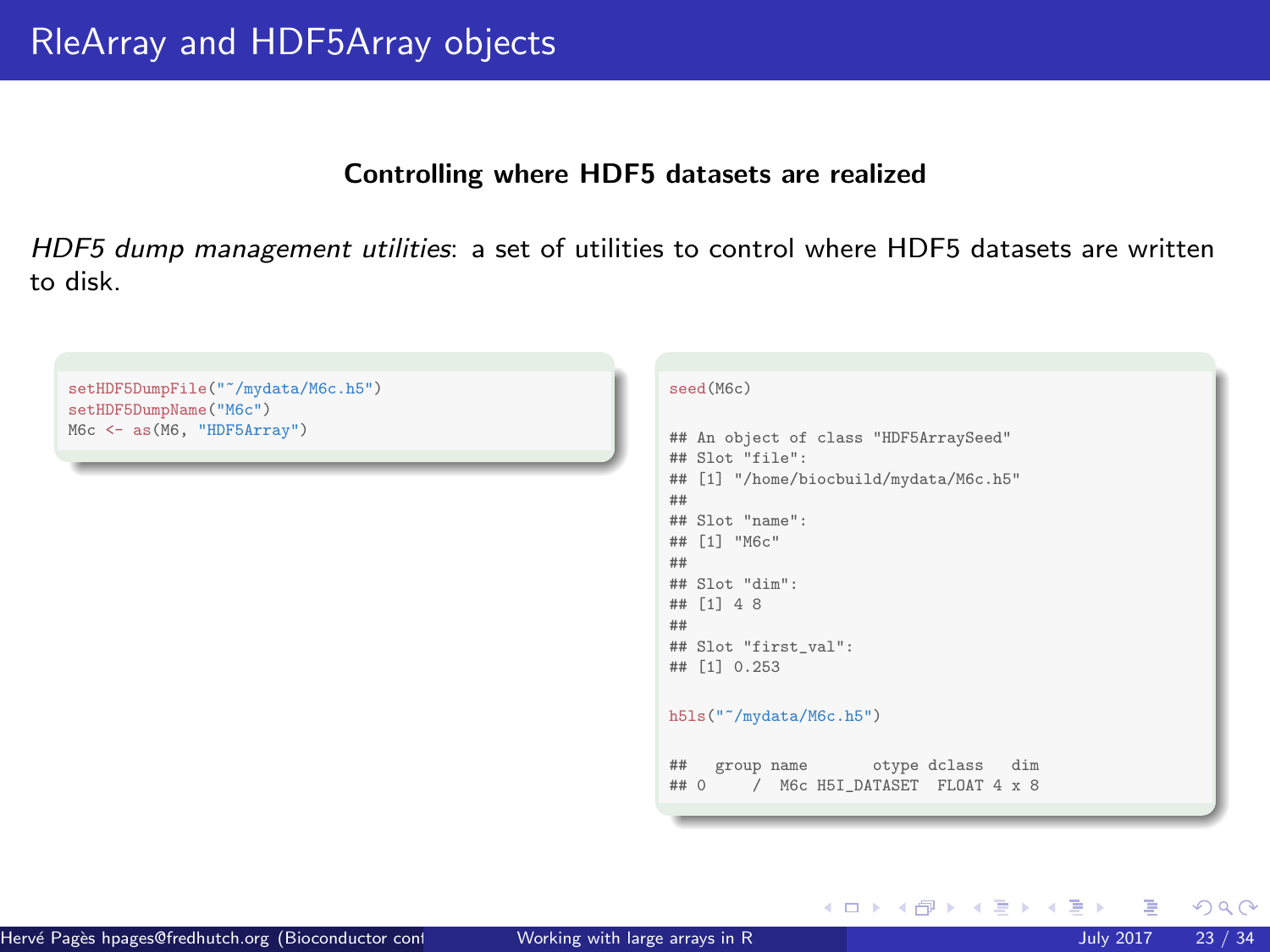#### showHDF5DumpLog()

#### showHDF5DumpLog()

## [2017-07-27 21:00:45] #1 In file '/tmp/RtmpGupJPu/HDF5Array\_dump/auto00001.h5': creation of dataset '/HDF5ArrayAUTO00001' (64102x8:integer, chunk\_dims=15000x1, level=6) ## [2017-07-27 21:00:46] #2 In file '/tmp/RtmpGupJPu/HDF5Array\_dump/auto00002.h5': creation of dataset '/HDF5ArrayAUTO00002'  $(64102x8:integer, chunk \text{ dims}=15000x1, level=6)$ ## [2017-07-27 21:00:47] #3 In file '/tmp/RtmpGupJPu/HDF5Array\_dump/auto00003.h5': creation of dataset '/HDF5ArrayAUTO00003'  $(4x8:double, chunk\ dims=4x8, level=6)$ 

## [2017-07-27 21:00:47] #4 In file '/home/biocbuild/mydata/M6c.h5': creation of dataset 'M6c' (4x8:double, chunk\_dims=4x8, level=6)

 $\Omega$ 

メロトメ 倒 トメ ミトメ ミト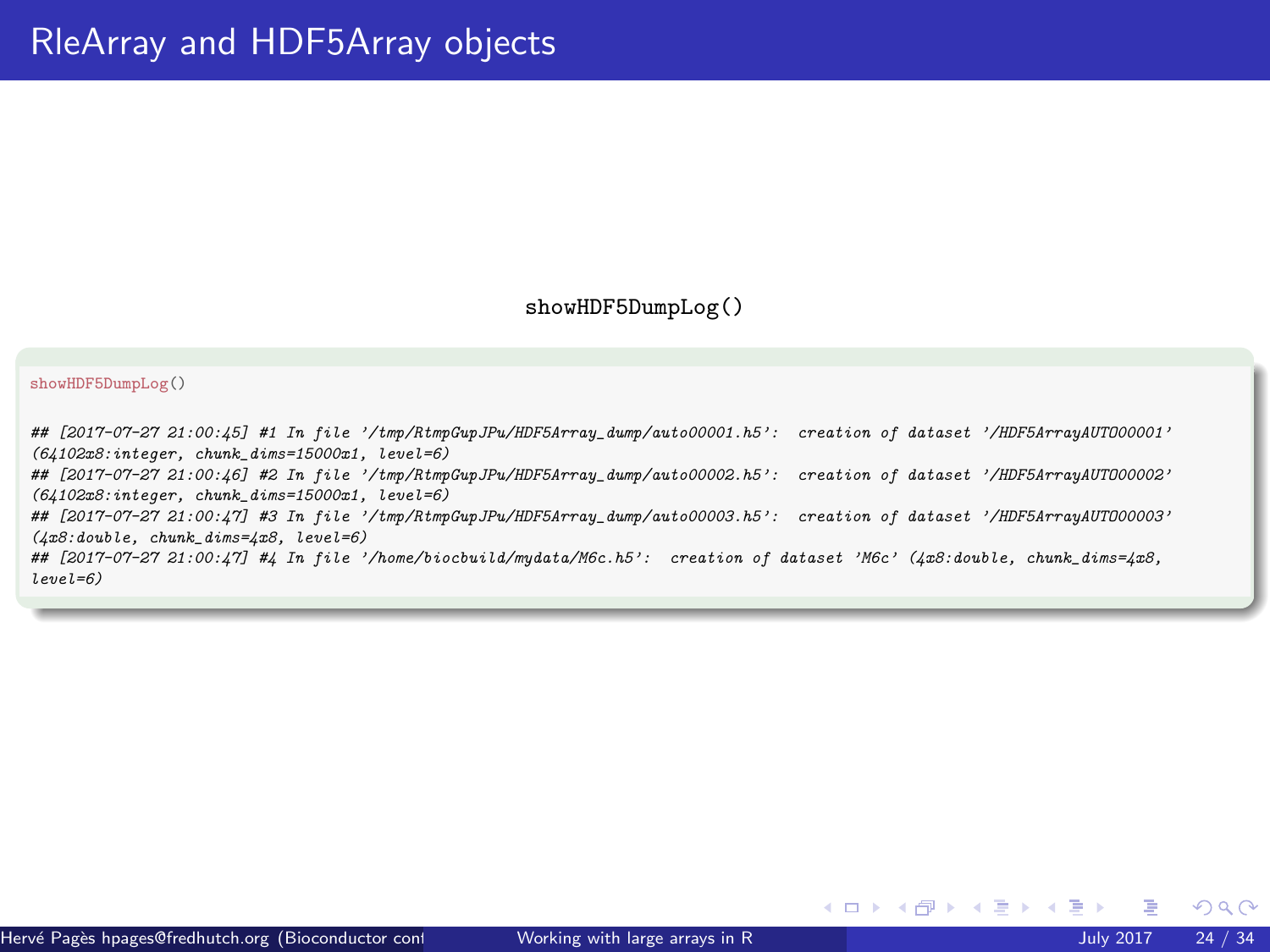# Block processing

The following operations are NOT delayed. They are implemented via a block processing mechanism that loads and processes one block at a time:

- operations in the Summary group (max, min, sum, any, all)
- mean
- Matrix row/col summarization operations (col/rowSums, col/rowMeans, ...)
- $\bullet$  anyNA, which
- **apply**
- and more ...

 $\Omega$ 

メロトメ 倒 トメ ヨ トメ ヨト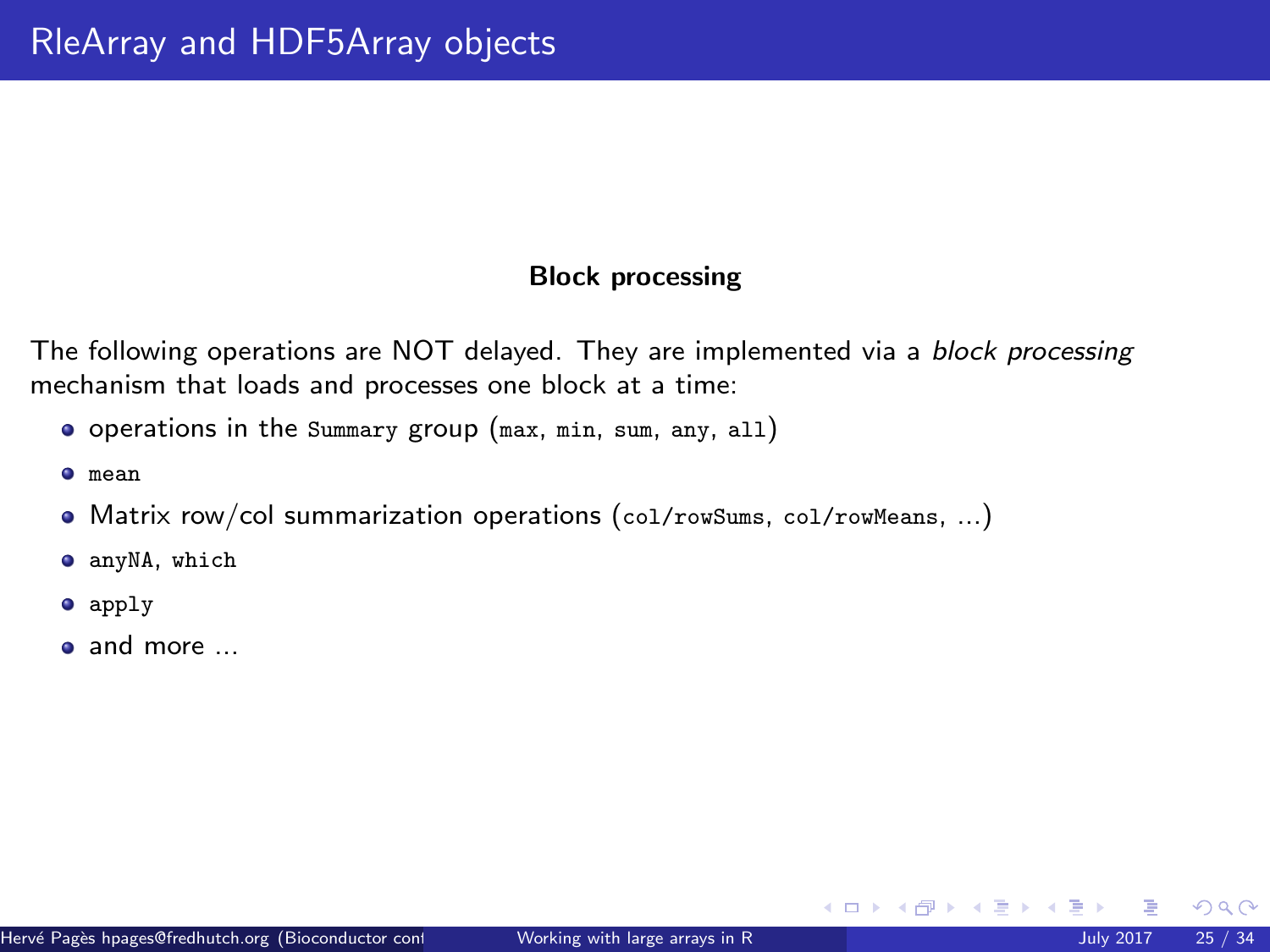```
DelayedArray:::set_verbose_block_processing(TRUE)
## [1] FALSE
colSums(M)
## Processing block 1/1 ...
## OK
## [1] 20637971 18809481 25348649 15163415 24448408 30818215 19126151 21164133
```
# Control the block size:



 $\Omega$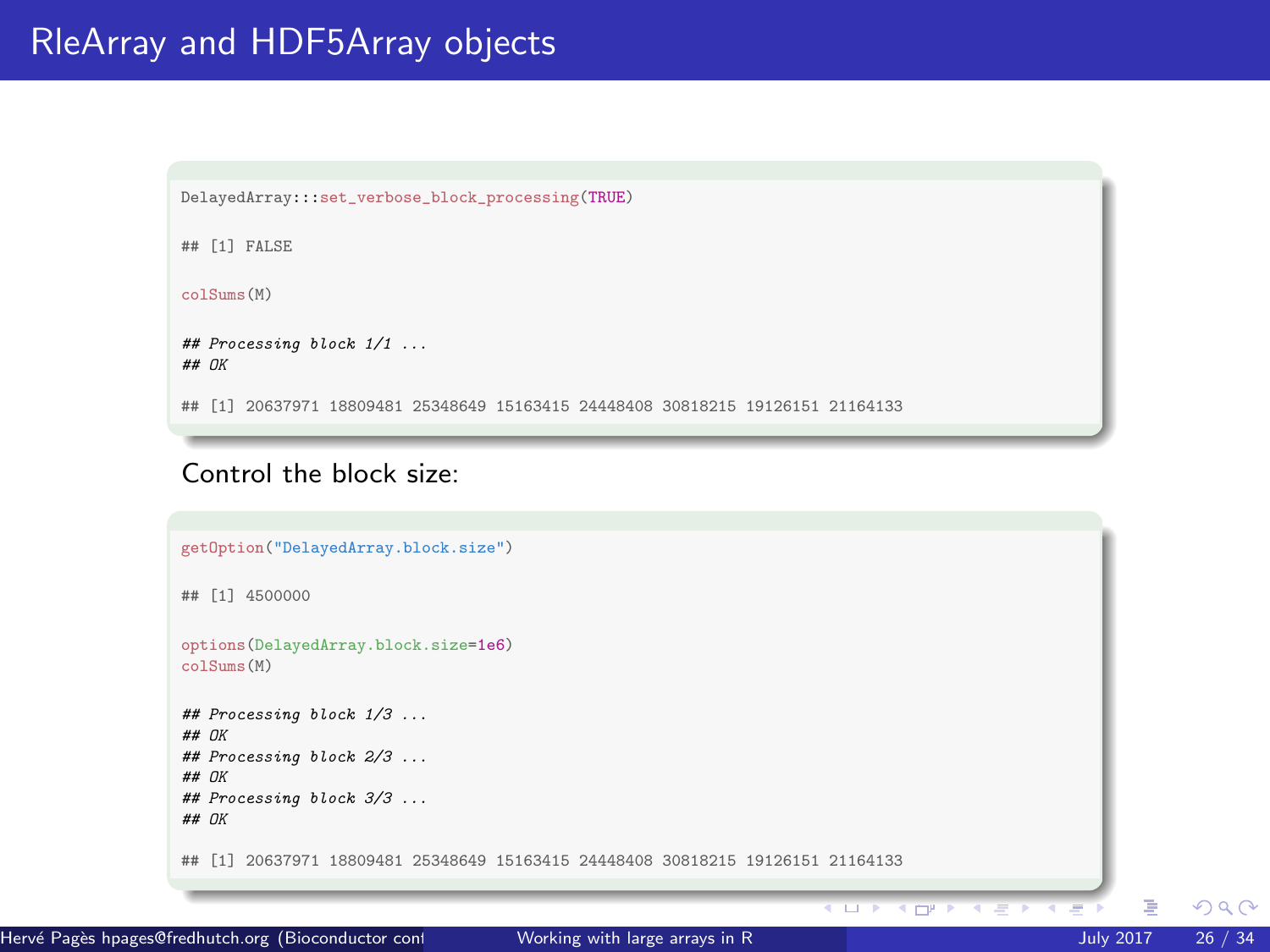<span id="page-26-0"></span>

[Memory footprint](#page-8-0)

[RleArray and HDF5Array objects](#page-12-0)

# [Hands-on](#page-26-0)

[DelayedArray/HDF5Array: Future developments](#page-30-0)

メロメメ 倒 メメ ミメメ 毛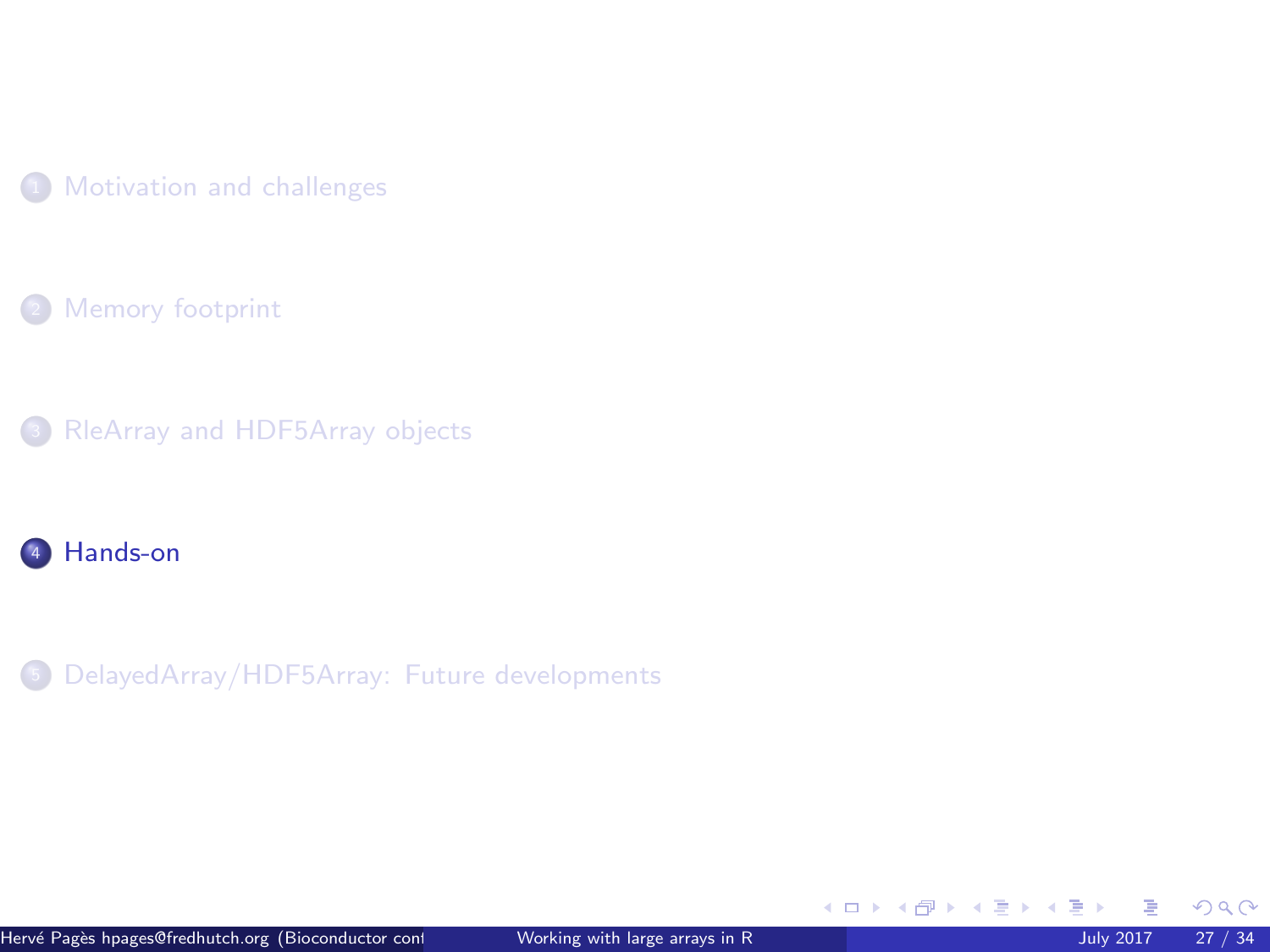1. Load the "airway" dataset.

2. It's wrapped in a SummarizedExperiment object. Get the count data as an ordinary matrix.

3. Wrap it in an HDF5Matrix object: (1) using writeHDF5Array(); then (2) using coercion.

4. When using coercion, where has the data been written on disk?

5. See ?setHDF5DumpFile for how to control the location of "automatic" HDF5 datasets. Try to control the destination of the data when coercing.

 $\Omega$ 

 $\leftarrow$   $\leftarrow$   $\leftarrow$   $\leftarrow$   $\leftarrow$   $\leftarrow$   $\leftarrow$   $\leftarrow$   $\leftarrow$   $\leftarrow$   $\leftarrow$   $\leftarrow$   $\leftarrow$   $\leftarrow$   $\leftarrow$   $\leftarrow$   $\leftarrow$   $\leftarrow$   $\leftarrow$   $\leftarrow$   $\leftarrow$   $\leftarrow$   $\leftarrow$   $\leftarrow$   $\leftarrow$   $\leftarrow$   $\leftarrow$   $\leftarrow$   $\leftarrow$   $\leftarrow$   $\leftarrow$   $\leftarrow$   $\leftarrow$   $\leftarrow$   $\leftarrow$   $\leftarrow$   $\leftarrow$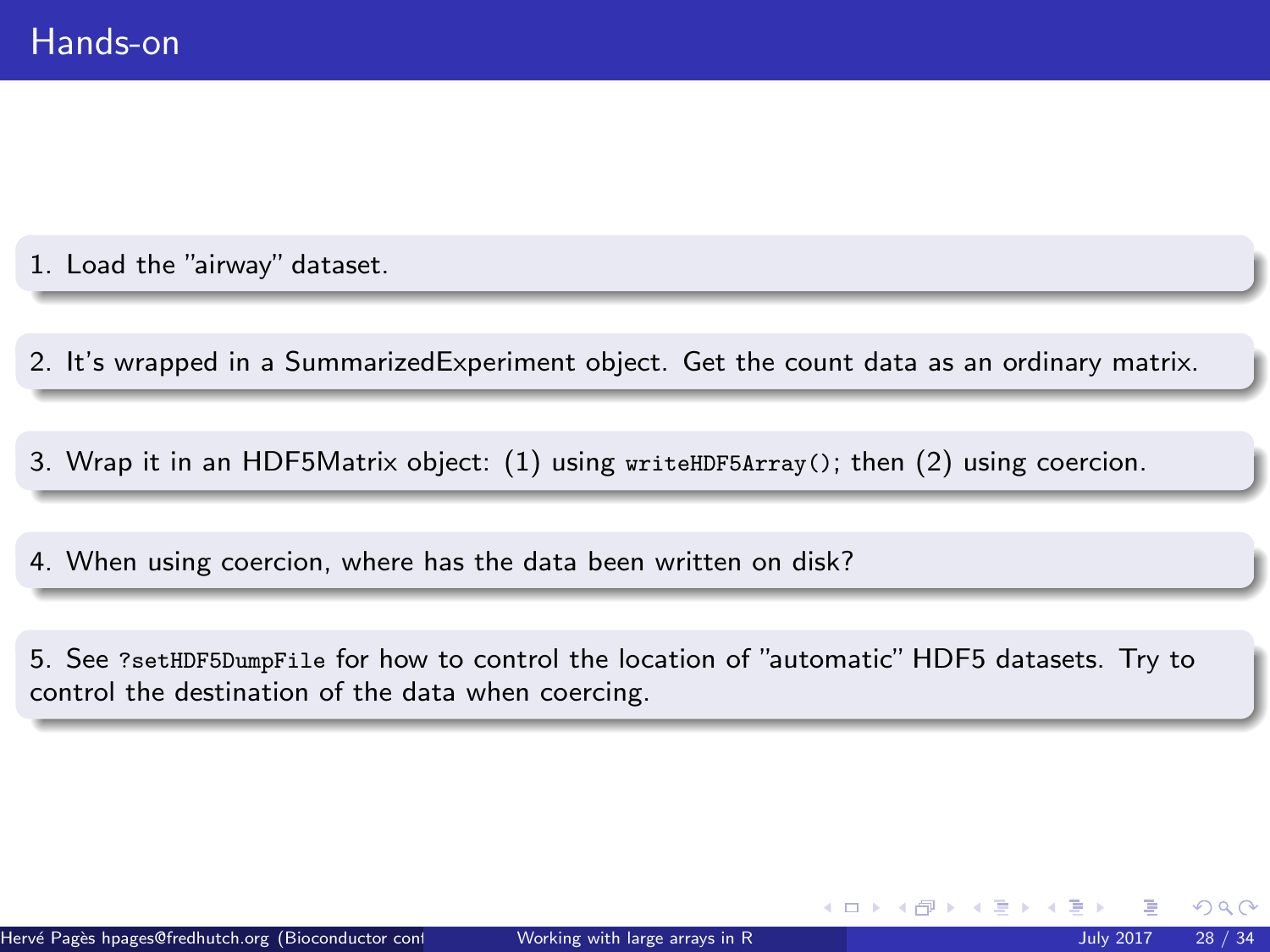6. Use showHDF5DumpLog() to see all the HDF5 datasets written to disk during the current session.

7. Try some operations on the HDF5Matrix object: (1) some delayed ones; (2) some non-delayed ones (block processing).

8. Use DelayedArray:::set\_verbose\_block\_processing(TRUE) to see block processing in action.

9. Control the block size via DelayedArray.block.size global option.

 $\Omega$ 

 $\left\{ \begin{array}{ccc} \square & \rightarrow & \left\{ \bigcap \mathbb{R} \right. \right\} & \left\{ \begin{array}{ccc} \square & \rightarrow & \left\{ \end{array} \right. \right. \right. \end{array}$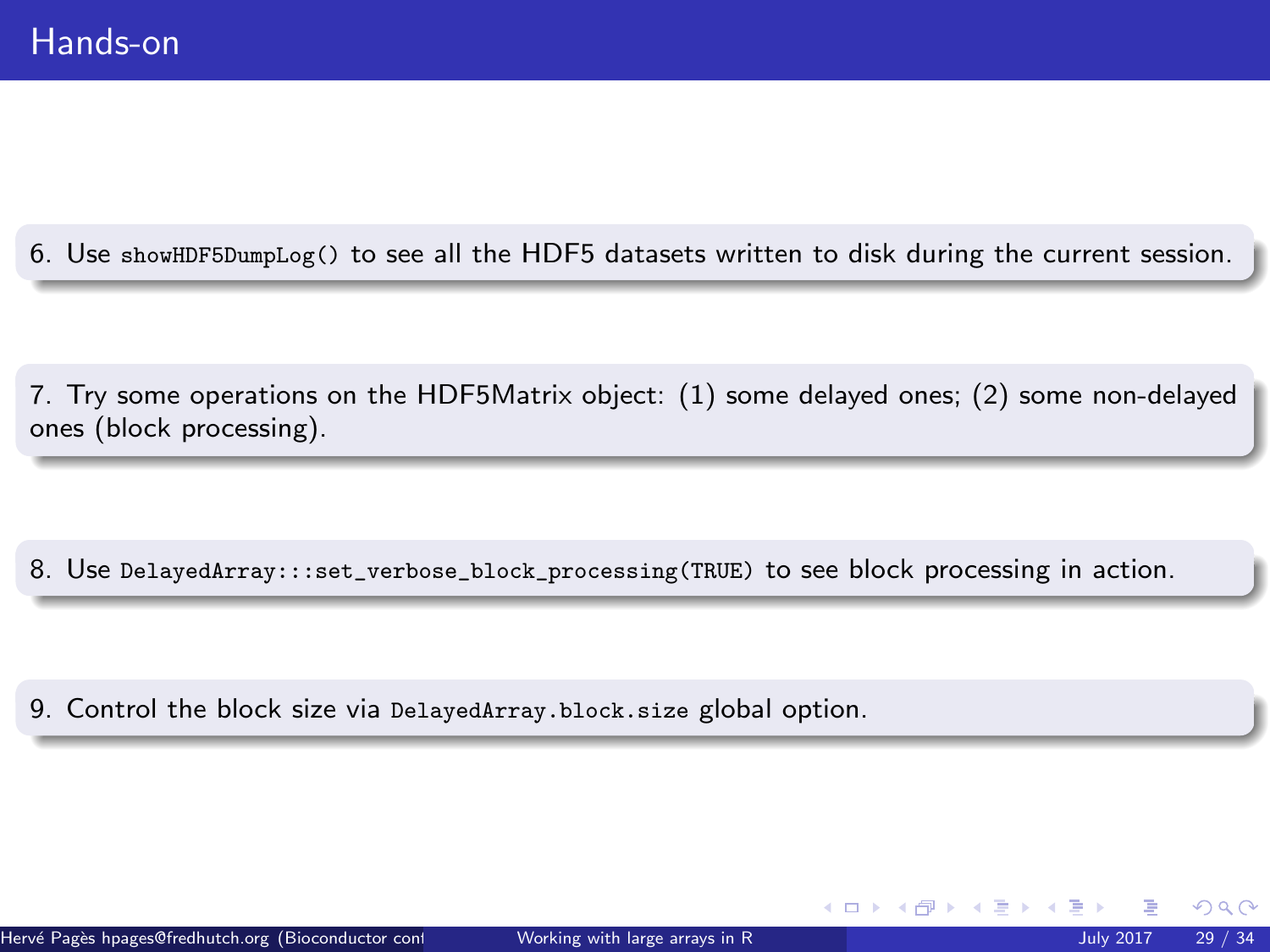10. Stick the HDF5Matrix object back in the SummarizedExperiment object. The resulting object is an "HDF5-backed SummarizedExperiment object".

11. The HDF5-backed SummarizedExperiment object can be manipulated (almost) like an in-memory SummarizedExperiment object. Try [, cbind, rbind on it.

12. The [SummarizedExperiment](http://bioconductor.org/packages/release/bioc/html/SummarizedExperiment.html) package provides saveHDF5SummarizedExperiment to save a SummarizedExperiment object (HDF5-backed or not) as an HDF5-backed SummarizedExperiment object. Try it.

 $\Omega$ 

 $\leftarrow$   $\leftarrow$   $\leftarrow$   $\leftarrow$   $\leftarrow$   $\leftarrow$   $\leftarrow$   $\leftarrow$   $\leftarrow$   $\leftarrow$   $\leftarrow$   $\leftarrow$   $\leftarrow$   $\leftarrow$   $\leftarrow$   $\leftarrow$   $\leftarrow$   $\leftarrow$   $\leftarrow$   $\leftarrow$   $\leftarrow$   $\leftarrow$   $\leftarrow$   $\leftarrow$   $\leftarrow$   $\leftarrow$   $\leftarrow$   $\leftarrow$   $\leftarrow$   $\leftarrow$   $\leftarrow$   $\leftarrow$   $\leftarrow$   $\leftarrow$   $\leftarrow$   $\leftarrow$   $\leftarrow$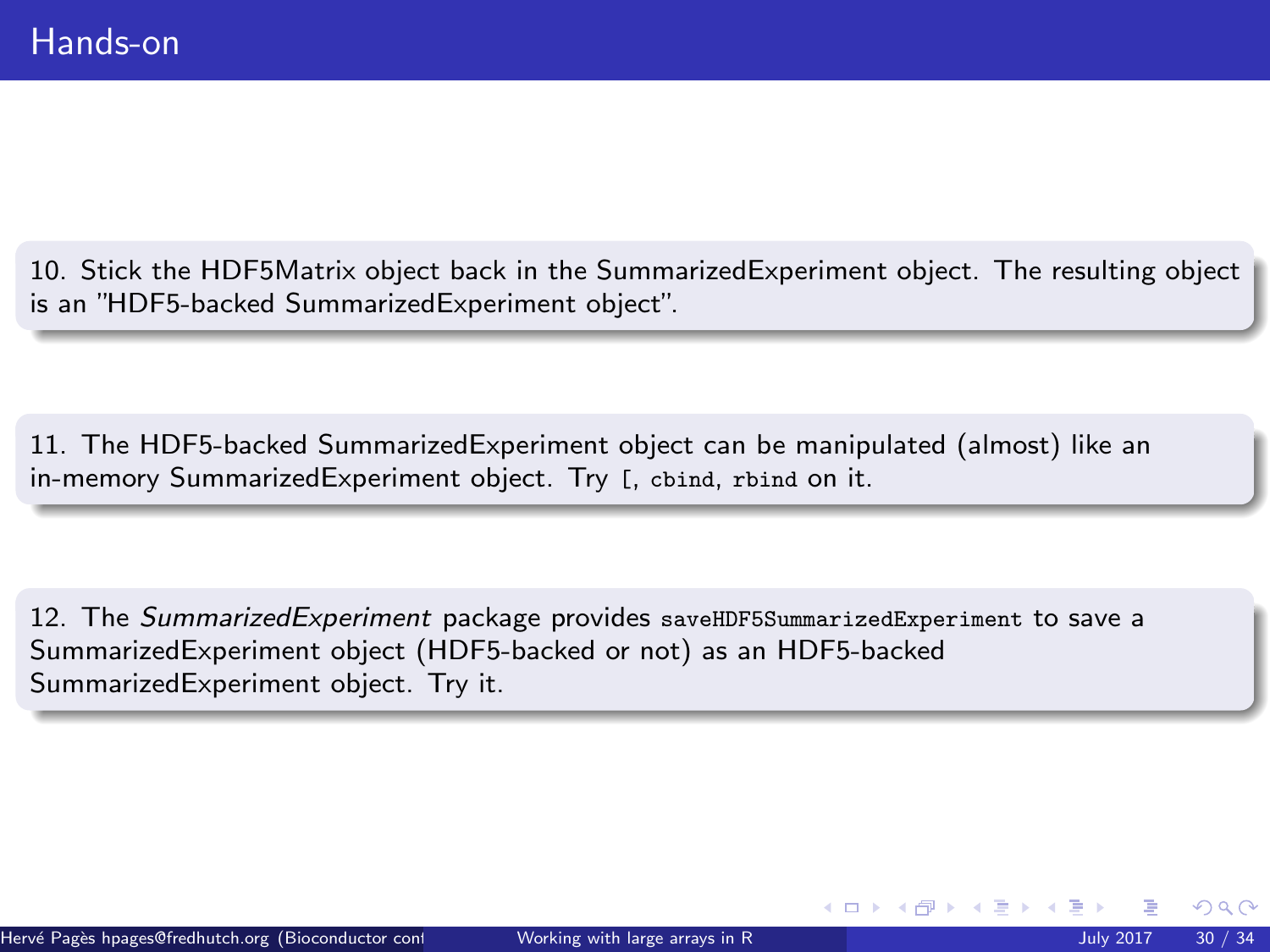<span id="page-30-0"></span>

[Memory footprint](#page-8-0)

[RleArray and HDF5Array objects](#page-12-0)

[Hands-on](#page-26-0)

<sup>5</sup> [DelayedArray/HDF5Array: Future developments](#page-30-0)

 $299$ 

メロメメ 倒 メメ ミメメ 毛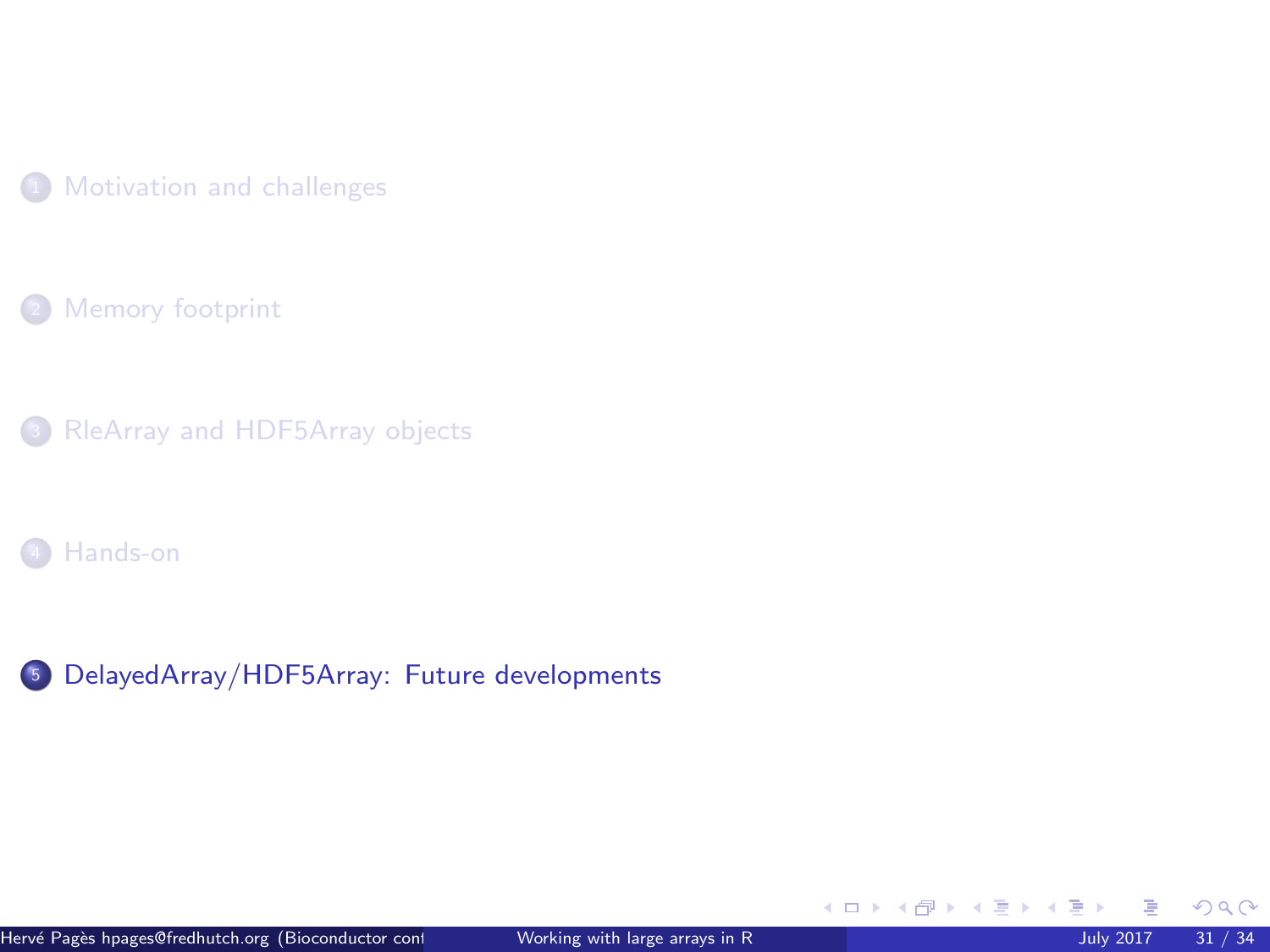# Block processing improvements

Block genometry: (1) better by default, (2) let the user have more control on it

Support multicore

Expose it: blockApply()

 $QQ$ 

メロトメ 倒 トメ ヨ トメ ヨト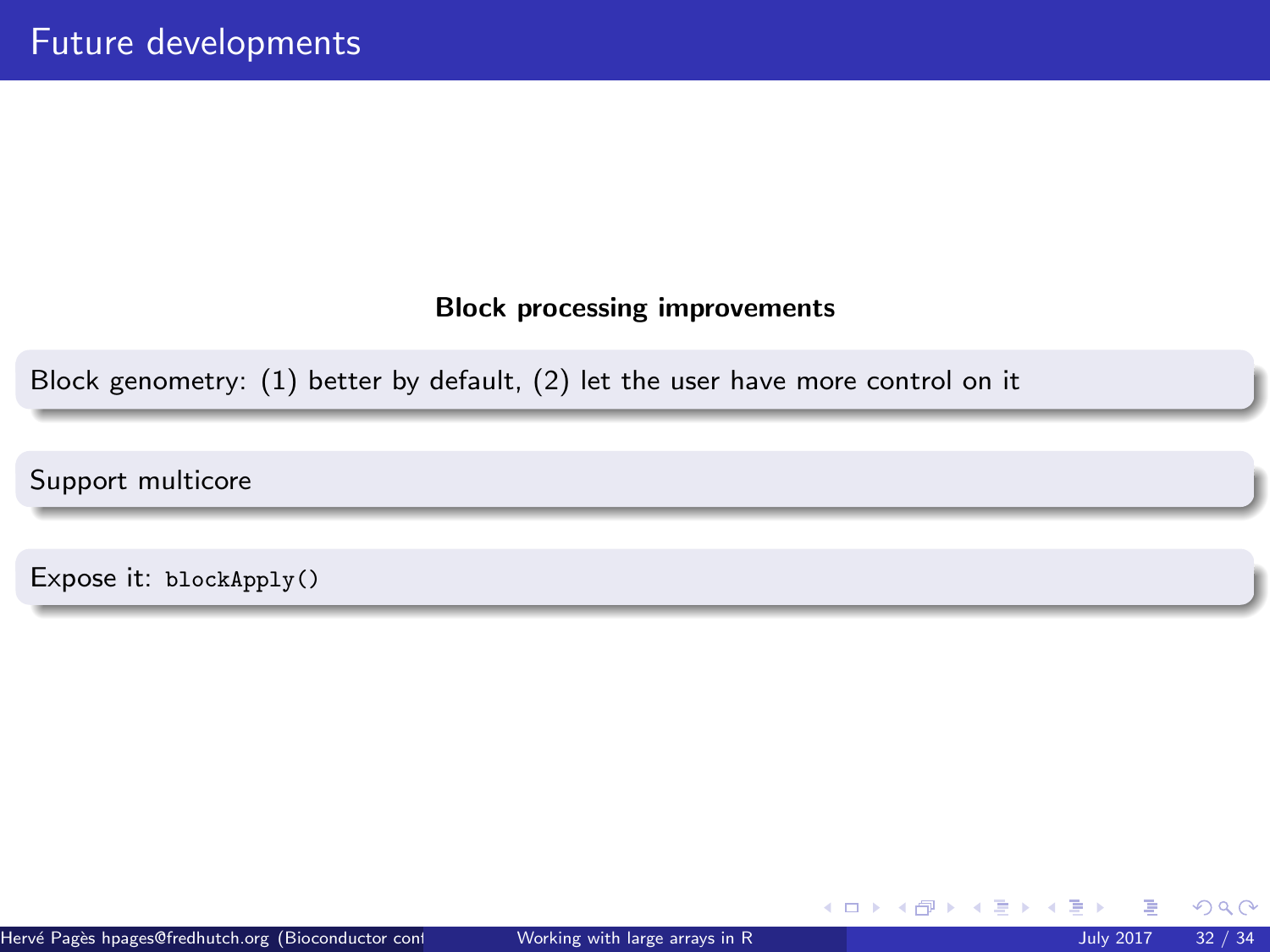# HDF5Array improvements

Store the dimnames in the HDF5 file (in HDF5 Dimension Scale datasets <https://www.hdfgroup.org/HDF5/Tutor/h5dimscale.html>)

Use better default chunk geometry when realizing an HDF5Array object

Block processing should take advantage of the chunk geometry (e.g. realize() should use blocks that are clusters of chunks)

Unfortunately: not possible to support multicore realization at the moment (HDF5 does not support concurrent writing to a dataset yet)

 $\Omega$ 

イロト イ部 トイミトイ